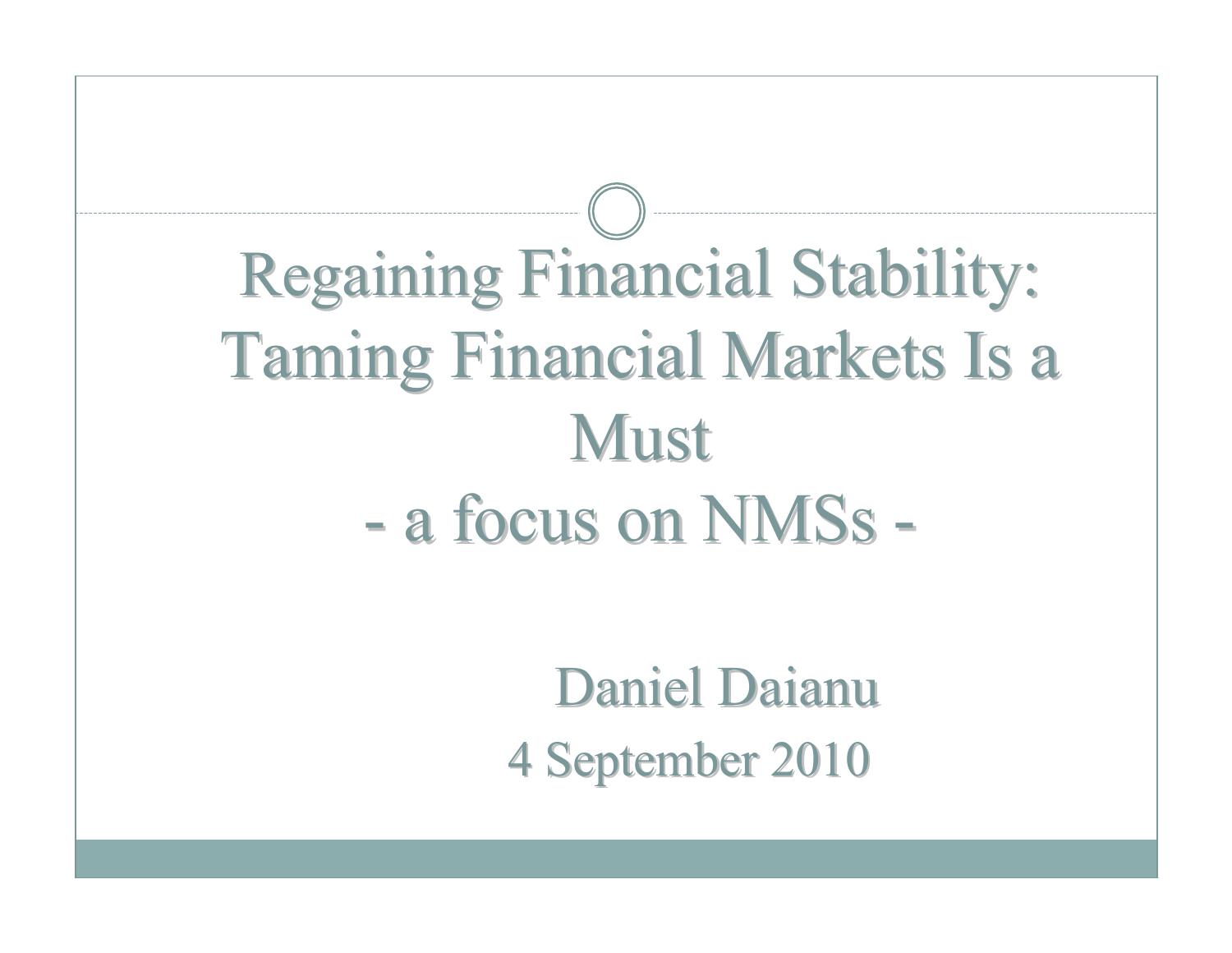#### Sequence of presentation

- 1. Financial stability (FS): from benign neglect to a principal concern (The Great Moderation as a "Great Misperception"); the role of Structure (as against policy weaknesses)
- 2. Deep financial integration: are NMSs a case of fortune reversal?
- 3. Financial markets need to be tamed (Reform of Regulation and Supervision + dealing with capital flows)
- 4. Issues to ponder on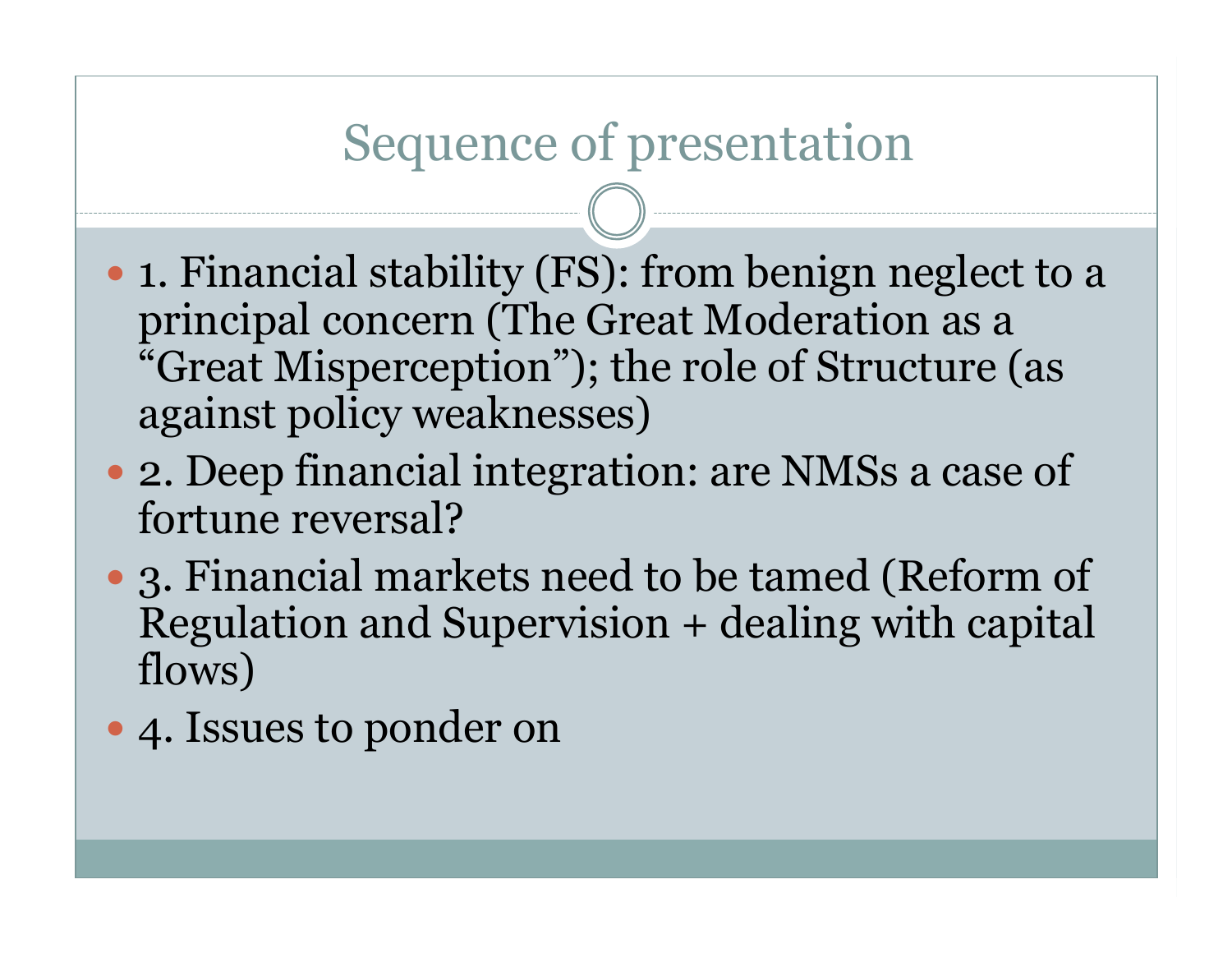## 1. Rediscovering the FS concern in mature economies (I)

- Rediscovering the FS concern in mature economies (previous crises impacted, mainly, emerging economies); the current crisis gripped most markets
- $\bullet$  Something is financial markets) –when policies are geared toward complying with<br>markets' pressure( what Fr. Perroux called "l'emprise de la<br>structure"/the power of structure) this is a cause of major concern
- $\bullet$ A paradigm shift (from Fama to Minsky)?
- The role of Structure (institutional and policy arrangements) vs. national policy weaknesses $\bullet$
- Rediscovering systemic risks: complexity and inter-connectedness  $\bullet$ (Black Swan vs. White Swan...); networks (A.Haldane: "Deregulation swept aside banking segregation and, with it, decomposability of the financial network. The upshot was a predictable lack of network robustness")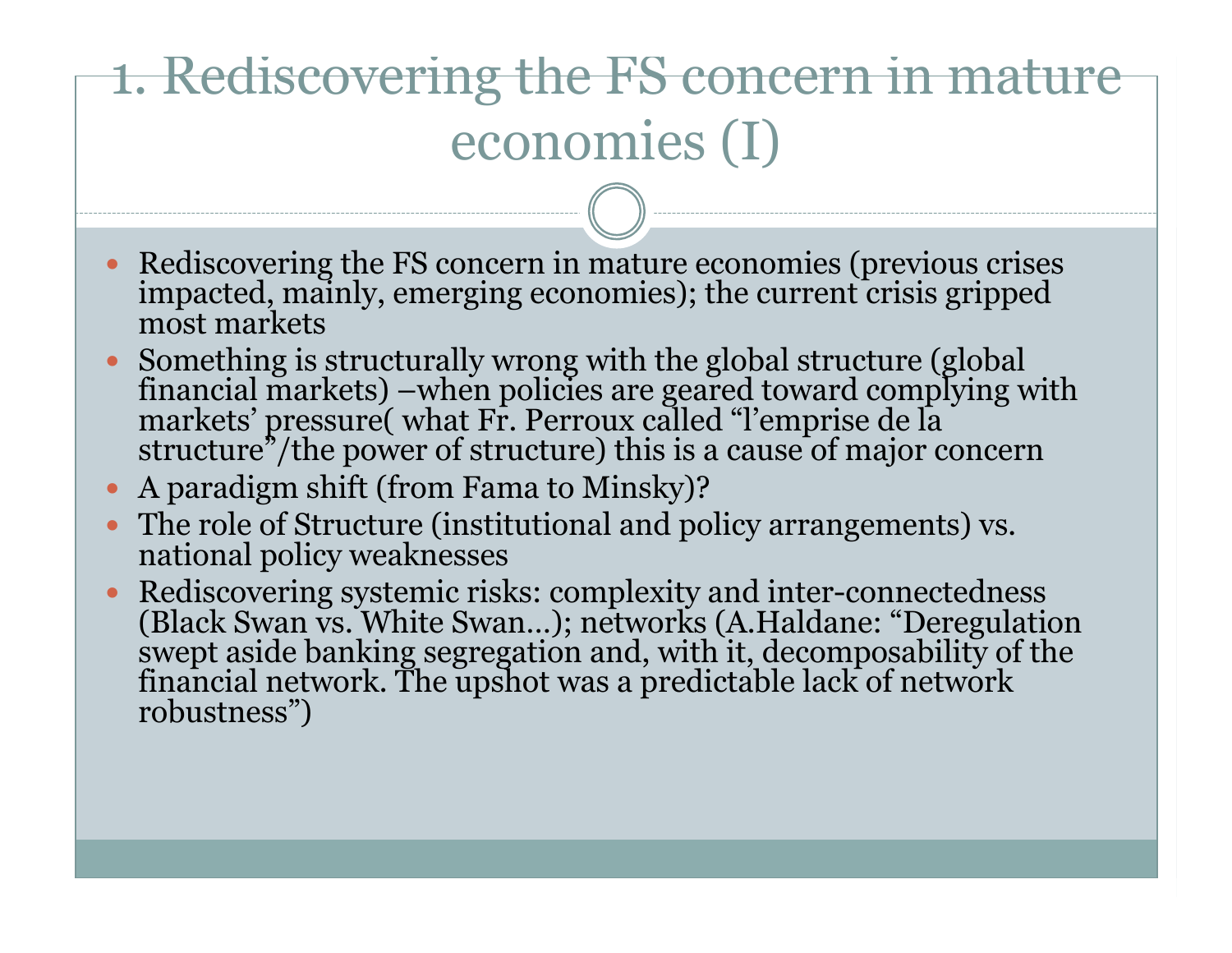# 1. Rediscovering the FS concern (II)

- Not all financial innovation is good;
- $\bullet$
- Inadequate risk models<br>Financial markets can misallocate resources (overshooting) and  $\bullet$ enhance global imbalances (Sheila Bair: "the bust was clear evidence that capital was misallocated and could have been put to more productive use", FT, 24 August, 2010)
- An oversized financial sector (rent-seeking and "policy capture", Simon Johnson)
- Banking performs an essential public utility function; it can do much good, but it can also do much harm… $\bullet$
- $\bullet$ The dangers of excessive trading;
- $\bullet$ A crisis of deep financial integration. This explains the strains in the EMU (deep financial integration asks for appropriate policy and institutional underpinnings)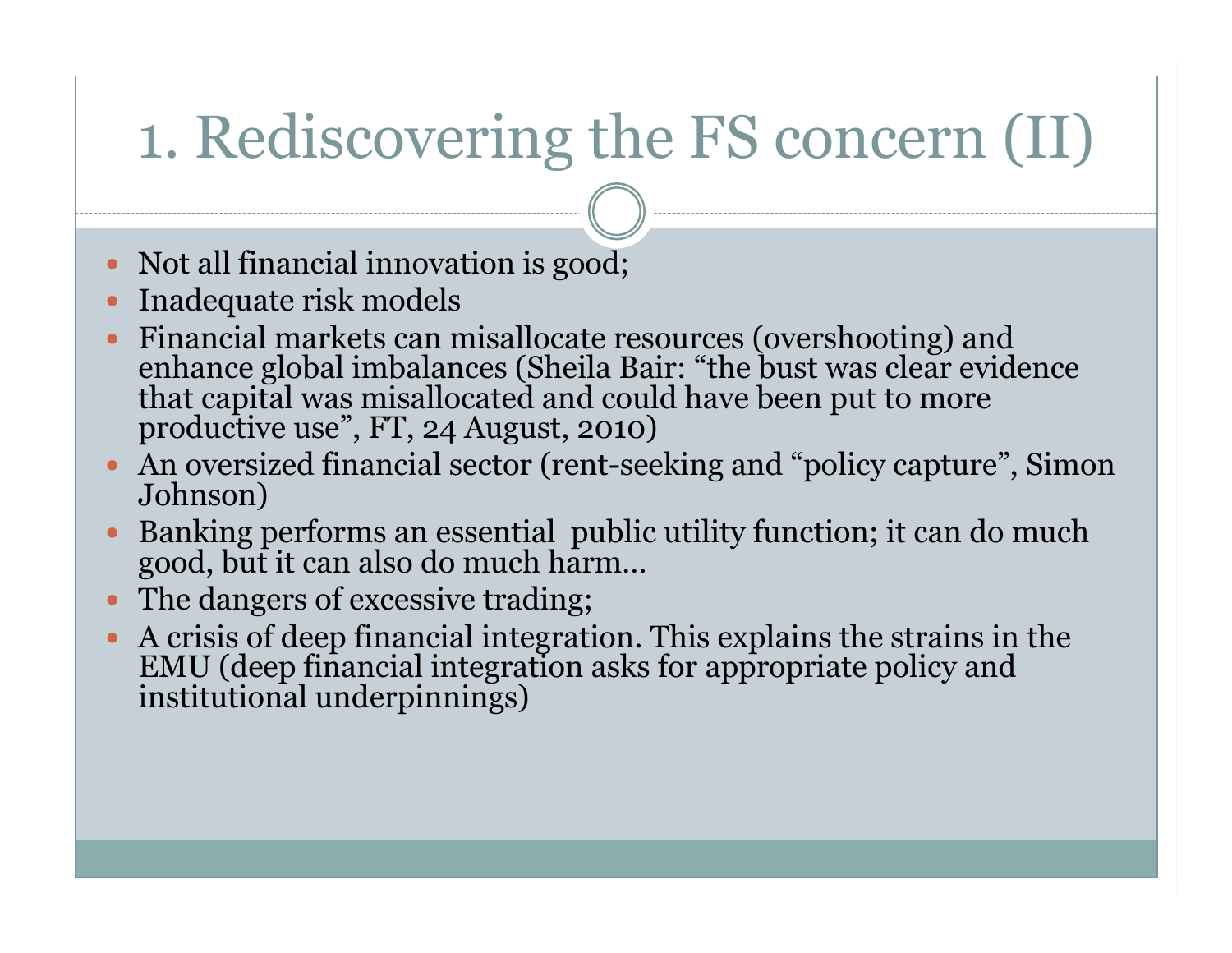## 1. Rediscovering the FS concern (III)

- $\bullet$ Outside Europe and the US and learning from crises, emerging<br>economies tried to forestall shocks by: accumulation of HC reserves as<br>a buffer (a high premium on them); this trend was reinforced by<br>"industrial policies" aims
- $\bullet$ But the complexion of markets is not God given; it depends on policies, regulation and supervision structures
- Banking should get back to its roots (Volcker's rules, Lord Turner, EU reforms…) $\bullet$
- Regulations need to be comprehensive (the shadow banking sector, HFs and PEFs, derivatives) $\bullet$
- Regaining FS implies reforming Structure and repairing policies $\bullet$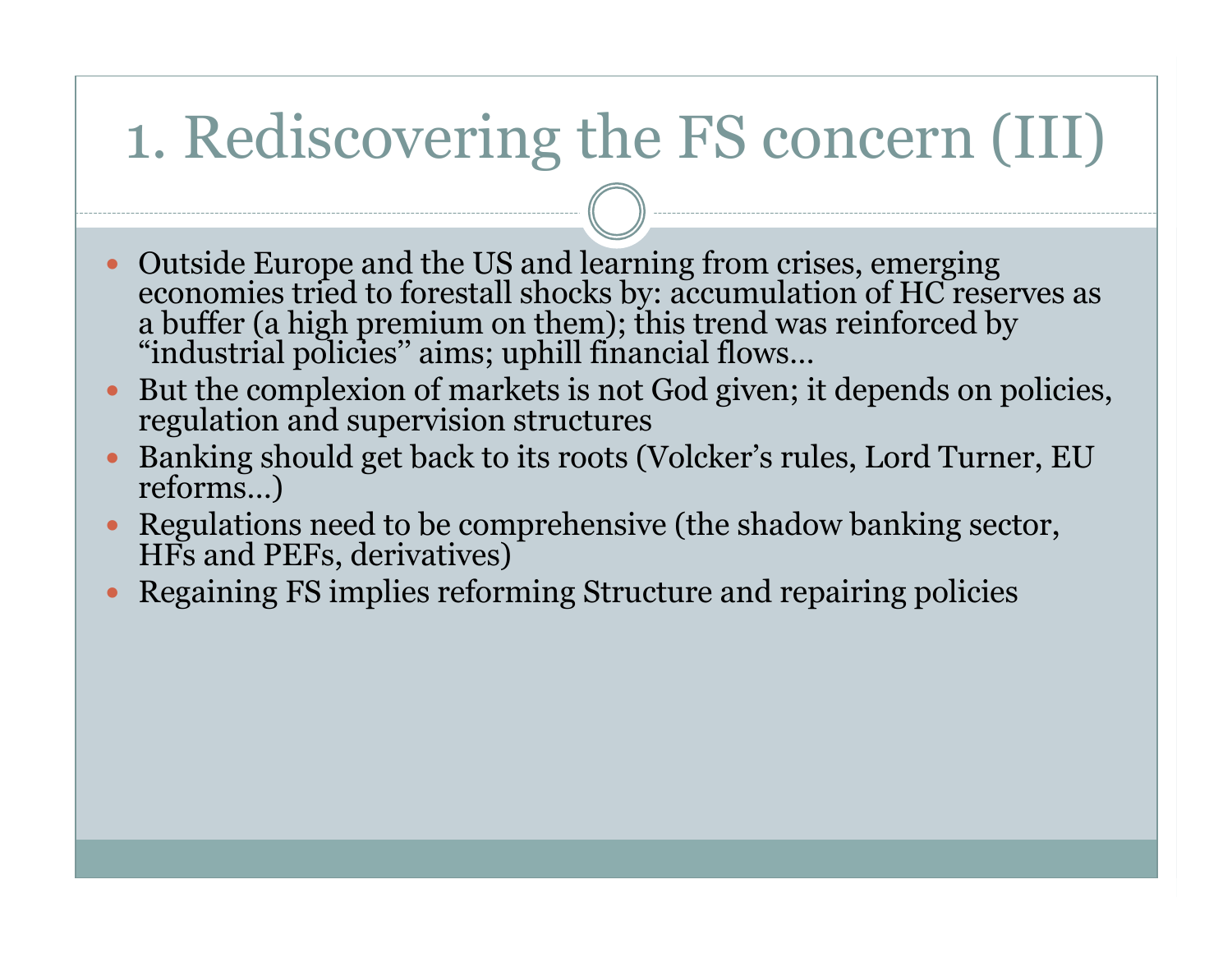## 1. Rediscovering the FS concern (IV)

- Redefining monetary policy: Price stability + FS: no more simple rules
- Operating in a stochastic (more uncertain and interconnected) environment: what is prudent fiscal/overall policy? (ex: Ireland, Spain)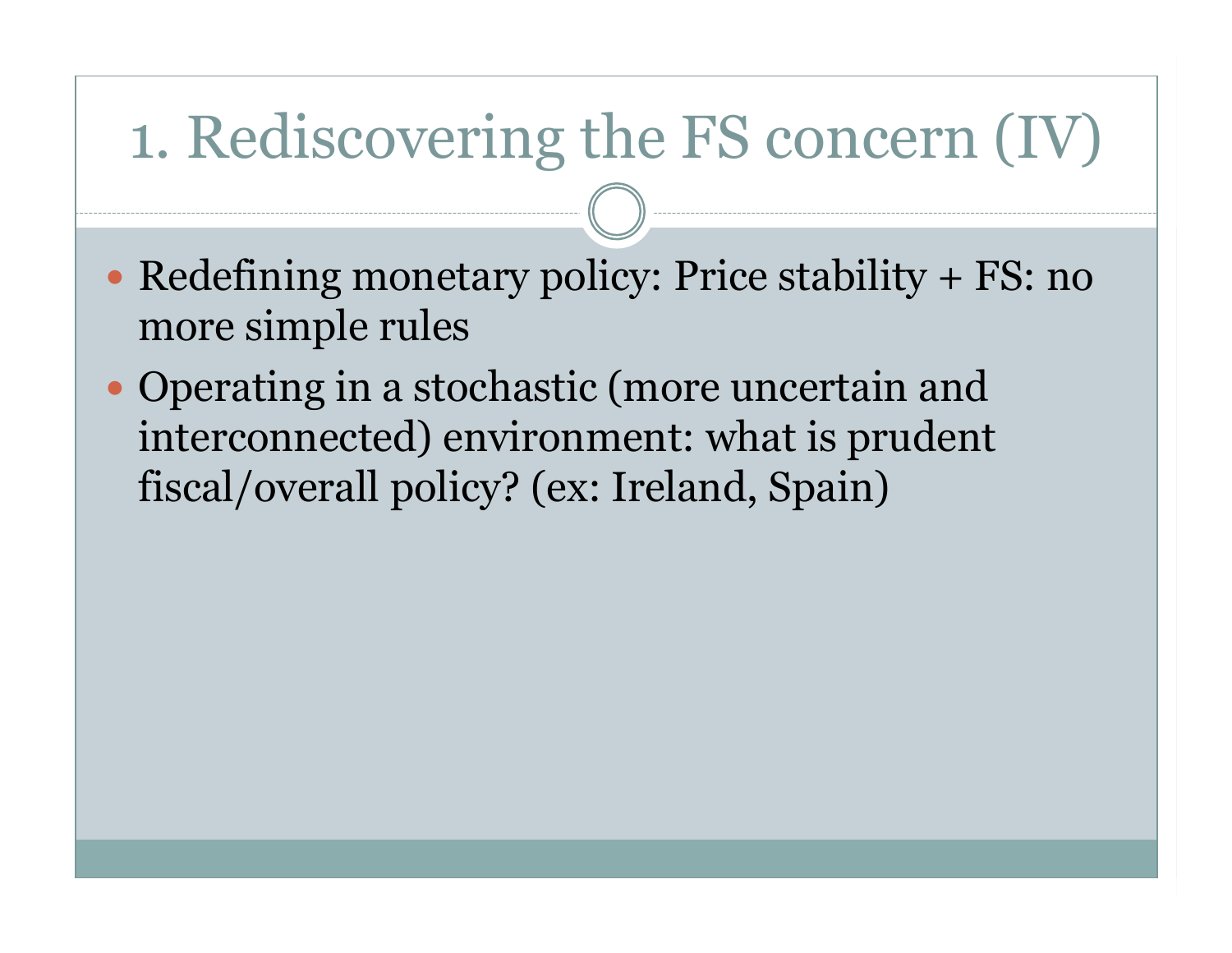## 2. Why the focus on NMSs? (I)

- $\bullet$ A global crisis with huge externality effects: the role of Structure (global; EU arrangements)
- Deep financial integration, in the EU: EU rules (the Single Market)  $\bullet$
- $\bullet$ The EU as a highly financially integrated area, but where national prerogatives (regulatory and fiscal) stay powerful
- Downhill financial flows: the textbook conventional wisdom $\bullet$
- $\bullet$ Insignificant exposure to toxic products
- $\bullet$
- The EU seen as a shelter<br>Contrast it to emerging economies' behavior elsewhere: a premium on  $\bullet$ holding considerable currency reserves after the Asian and Latin American crises (plus industrial policies)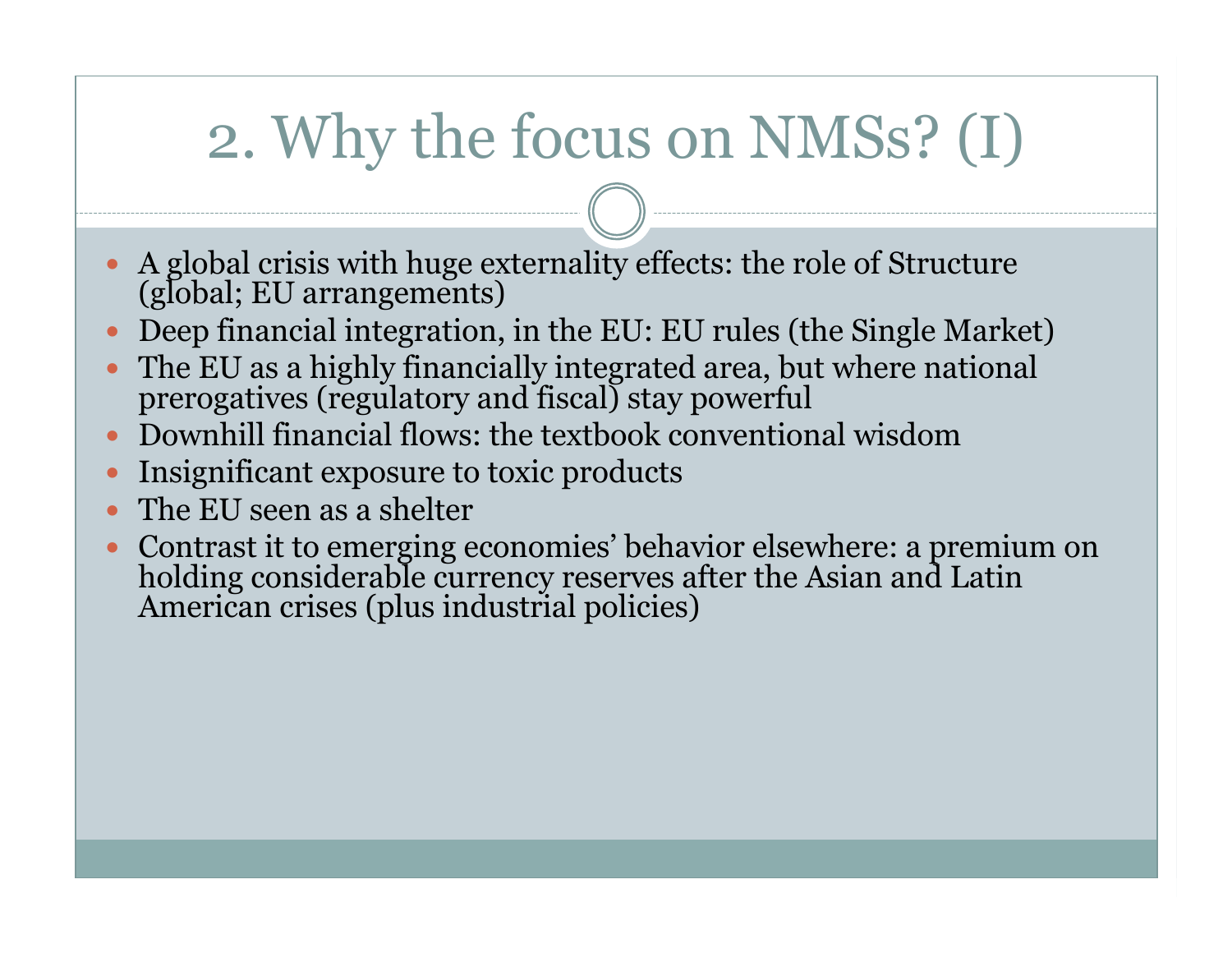## 2.Why the focus on NMSs?(II)

- The reality check:
- The most severely hit region among emerging economies; but the impact varied….national policies& vulnerabilities matter
- The financial channel as the main shock transmitter (vs. the trade based narrative, EBRD)
- The NMS/CESEE region witnessed a very sharp capital flows reversal during 2008-2009 : 10% of GDP on average (figure: 1: capital outflows in the Baltic countries and Ukraine)
- But no meltdown of financial systems
- $\bullet$ Instead: deep worries about future economic growth (is the growth model appropriate?)
- The external environment and debt stabilization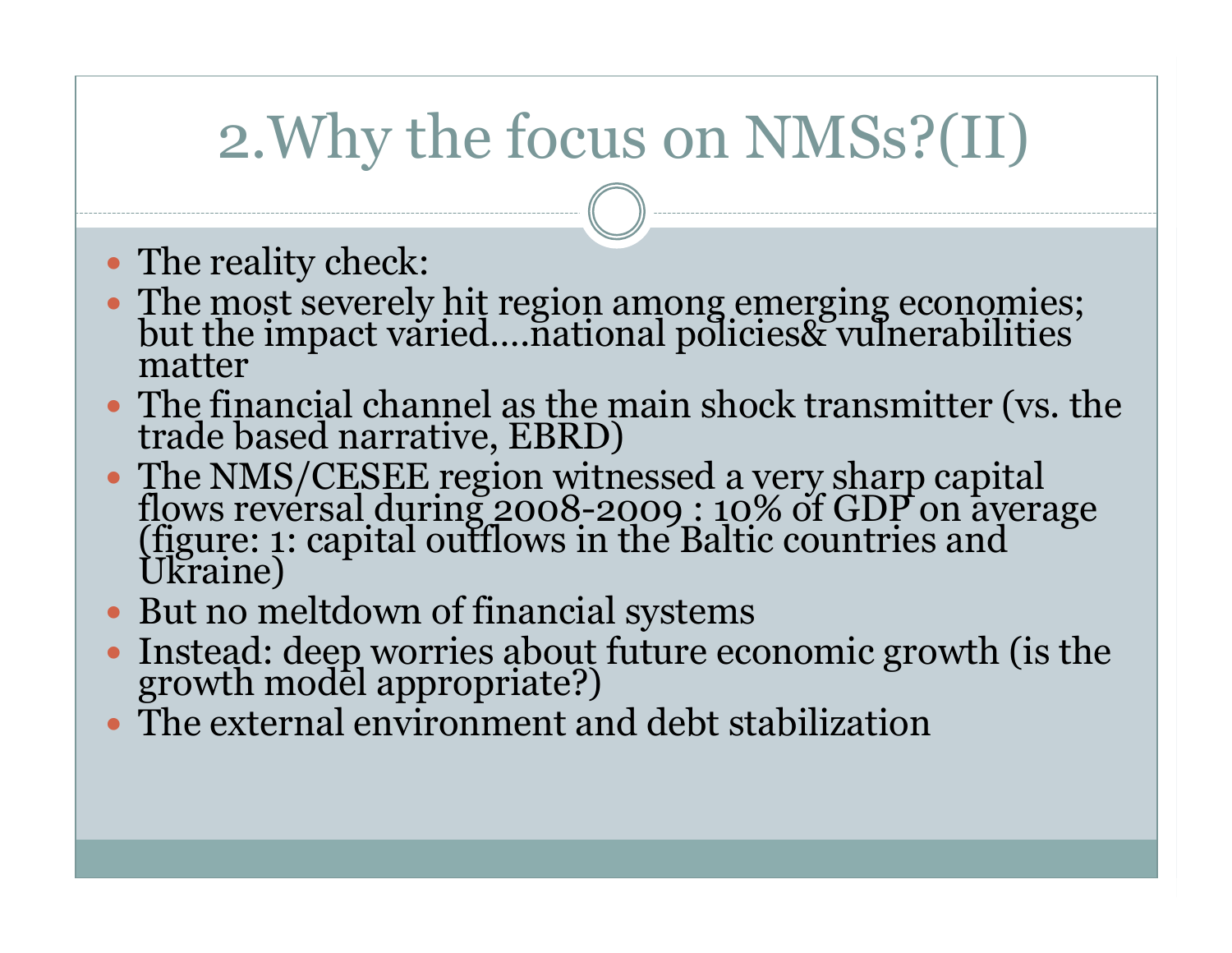# 2.1 Features of deep financial integration

- Opening of the capital account: a rule of the game in the EU (the case of the NMSs)
- reliance on massive capital imports (fig.1); only 4 countries avoided skyrocketing external (private) debt (fig.2) a skewed structure of capital ownership (fig.4)
- bank credit: the overwhelming source of external funding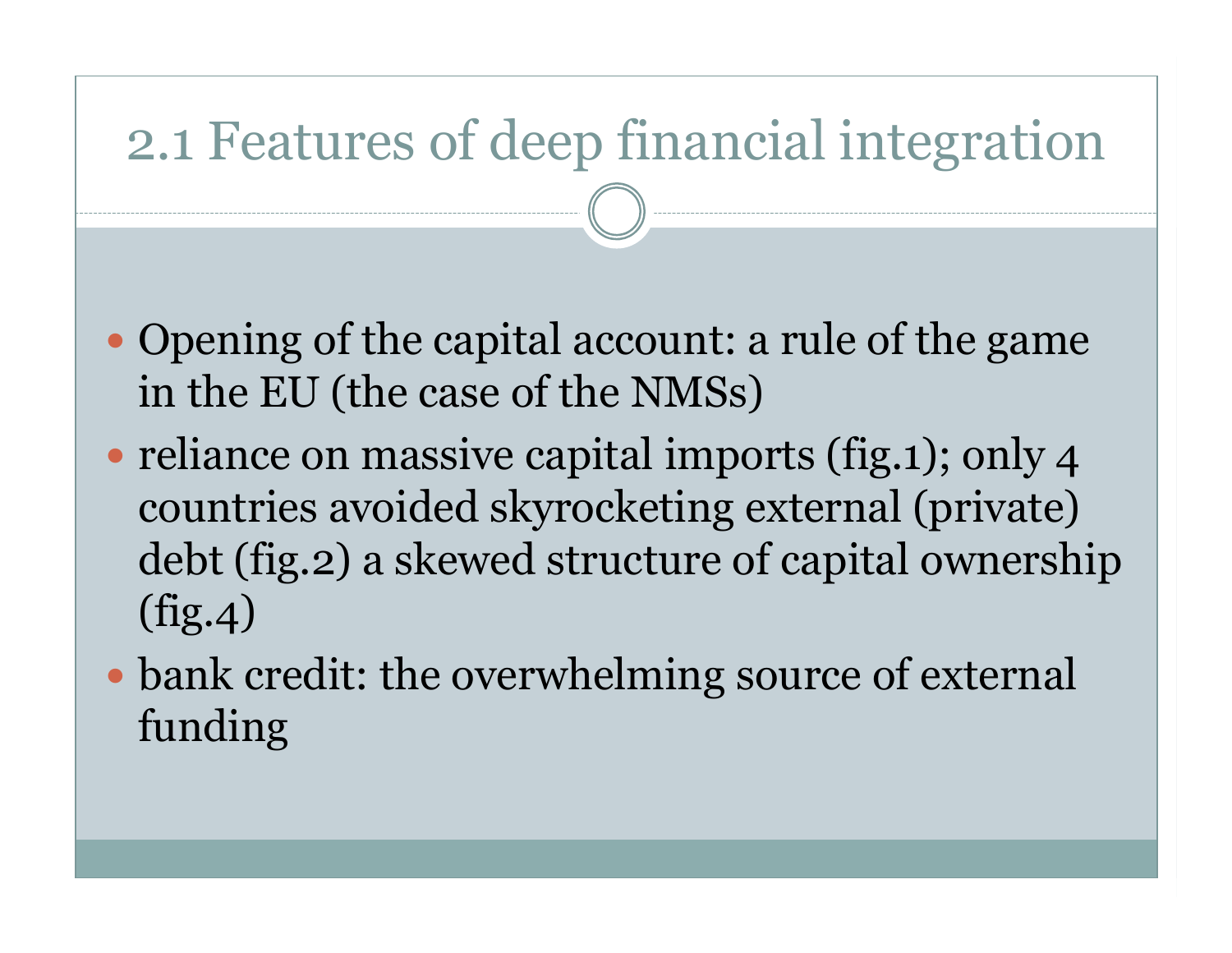

*Source: IMF*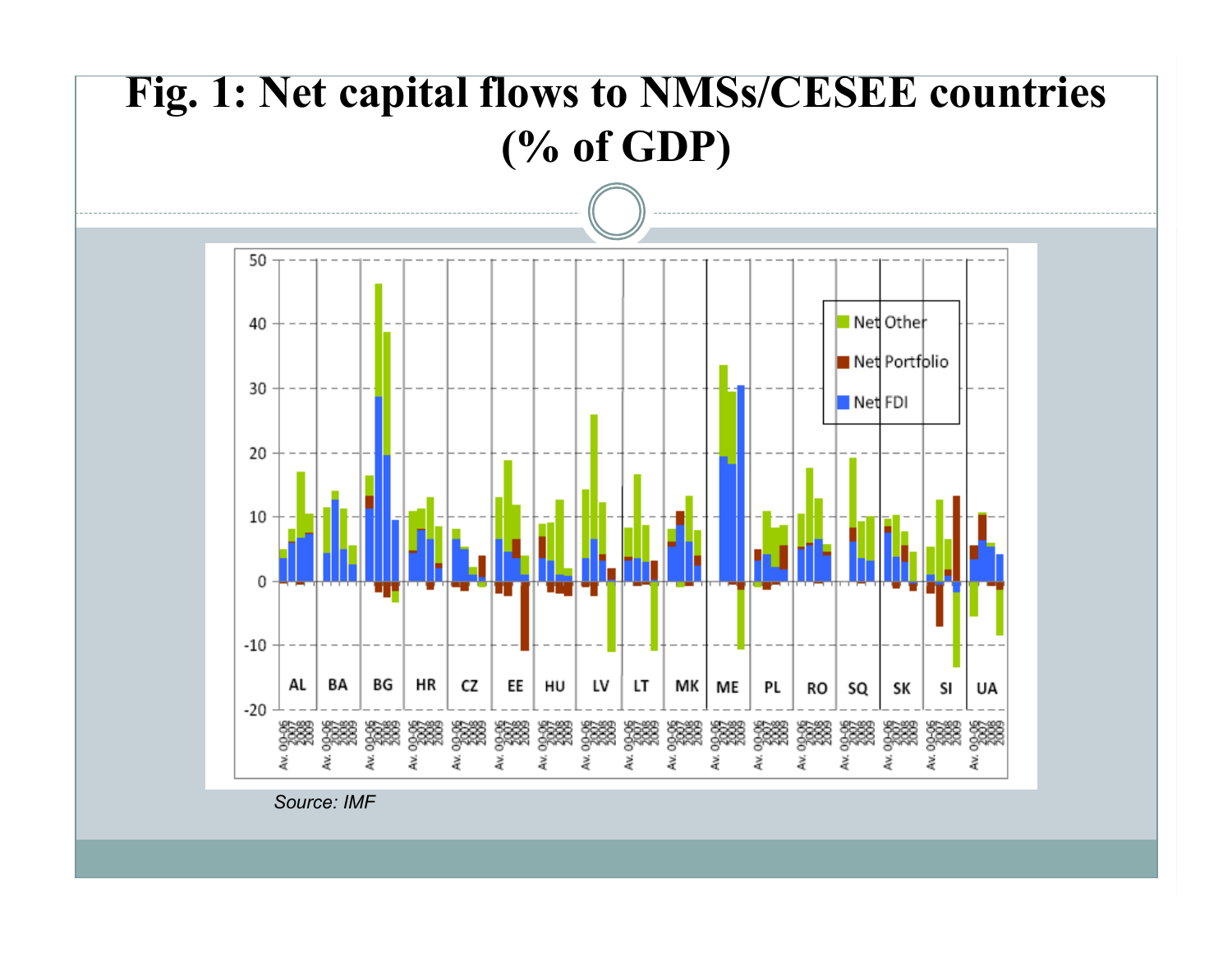#### **Fig.2: Indebtedness (% of GDP), 2008**



*Source: Eurostat,IMF*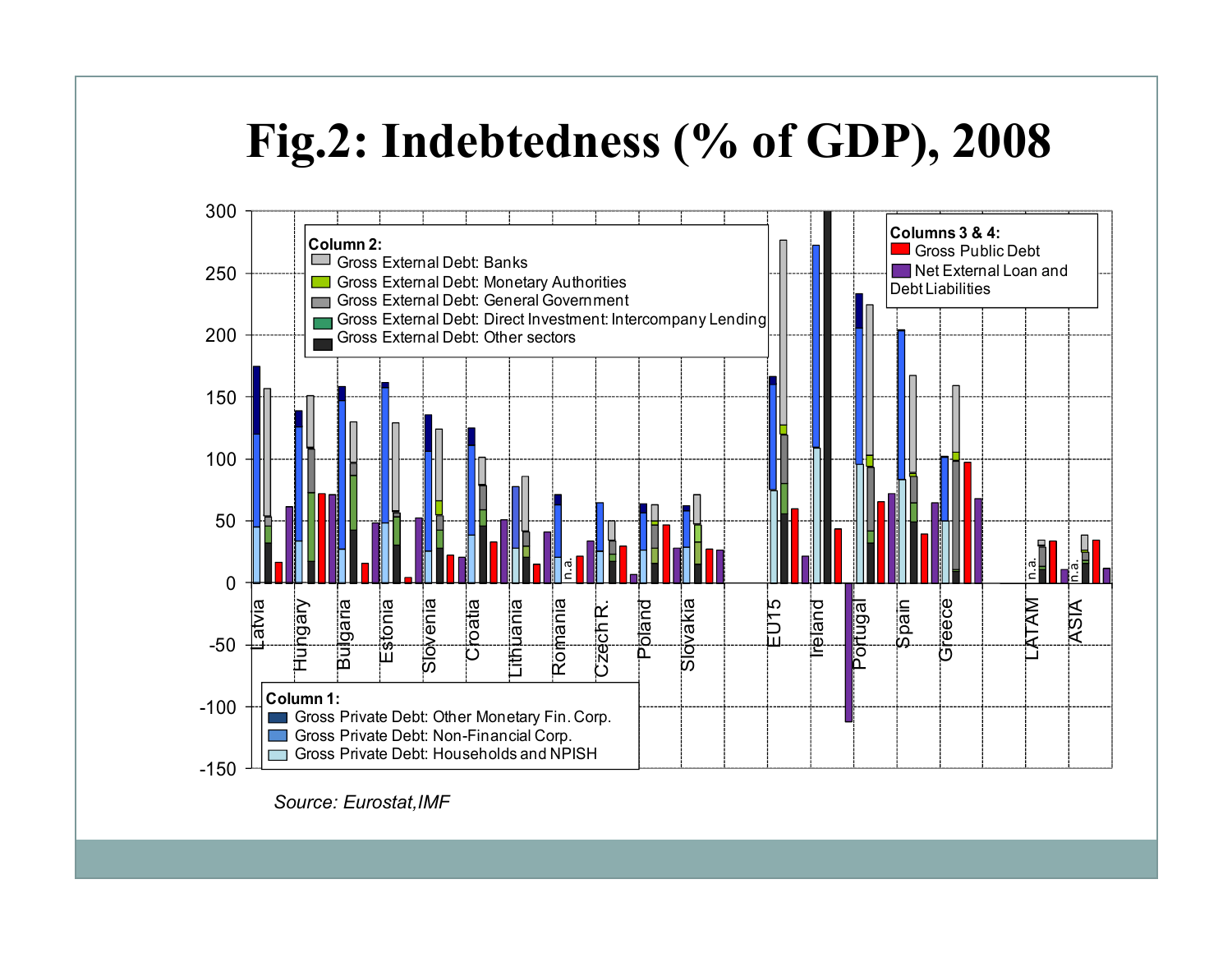#### **Fig. 3: External debt (% of GDP), 2008**



*Source: Eurostat, IMF*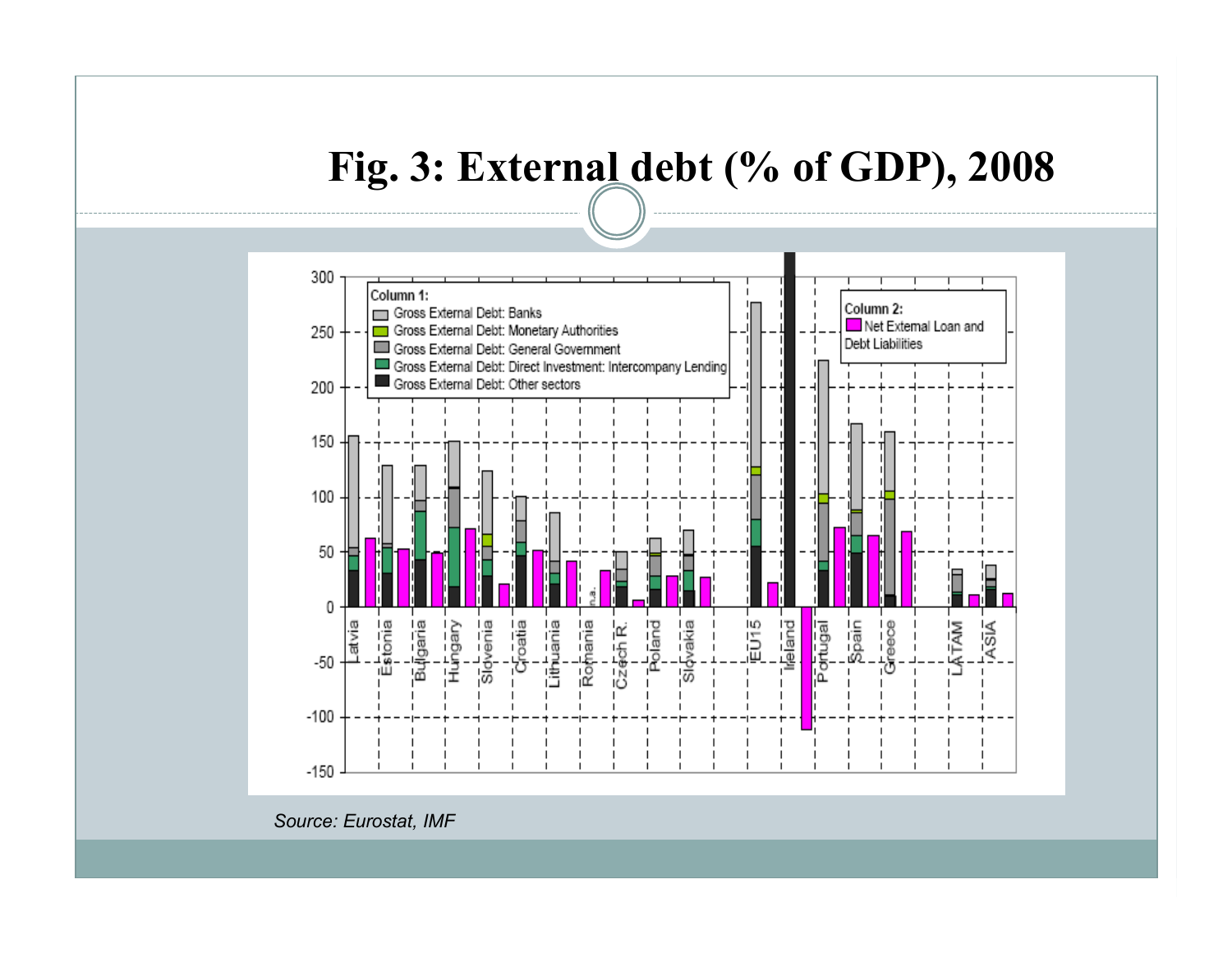#### **Fig.4: Foreign bank ownership, 1998-2005 (Assets owned by foreign banks as a per cent of banking system assets)**



*Source: Chart 6b from Berglöf et al. (2009)*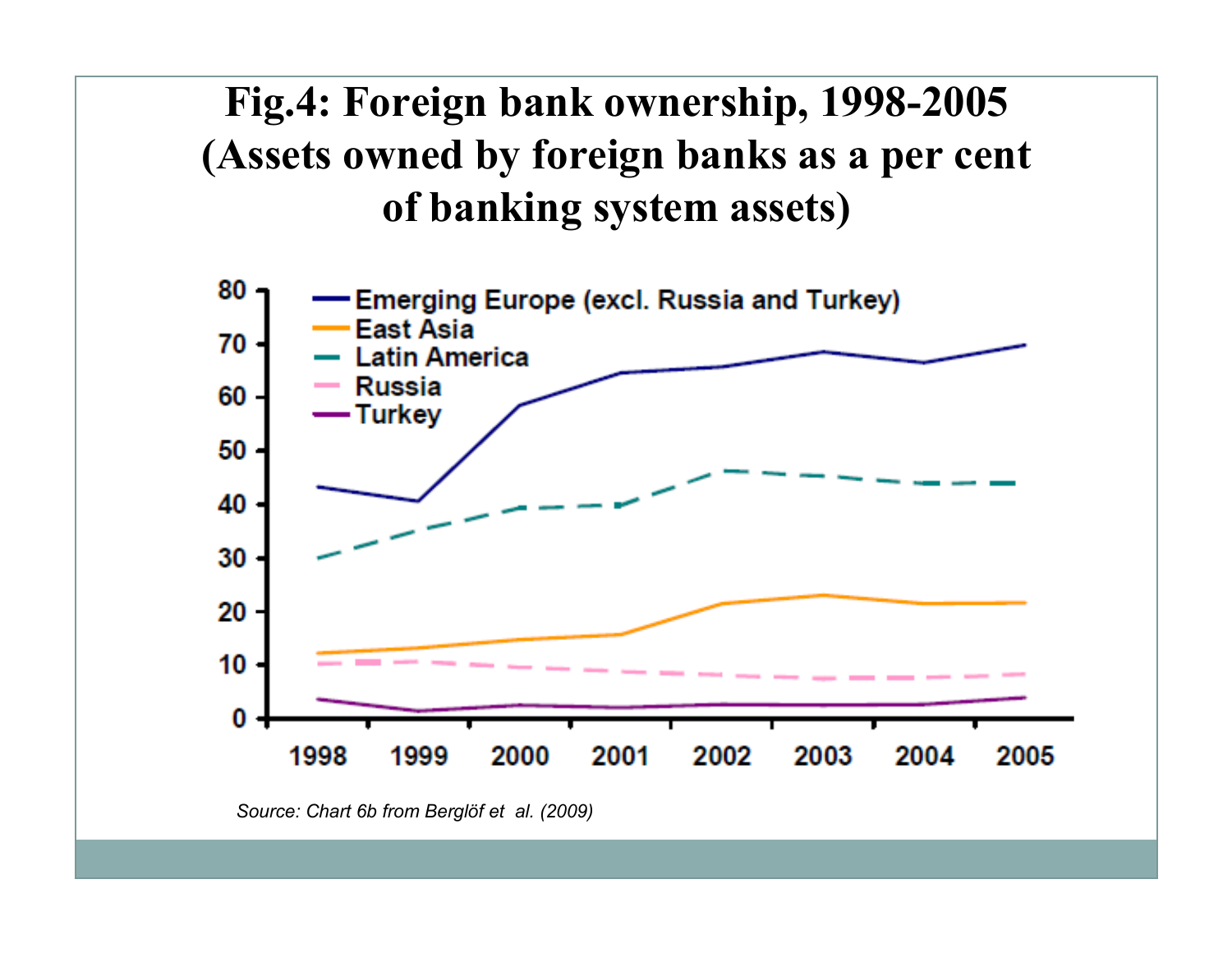# 2.1 Financial integration, but…

- Restricted access to liquidity when markets froze…
- The collateral policy of the ECB: one-sided
- Support to operations of banking groups (offered by home country governments): focus on home markets
- Significant contagion effects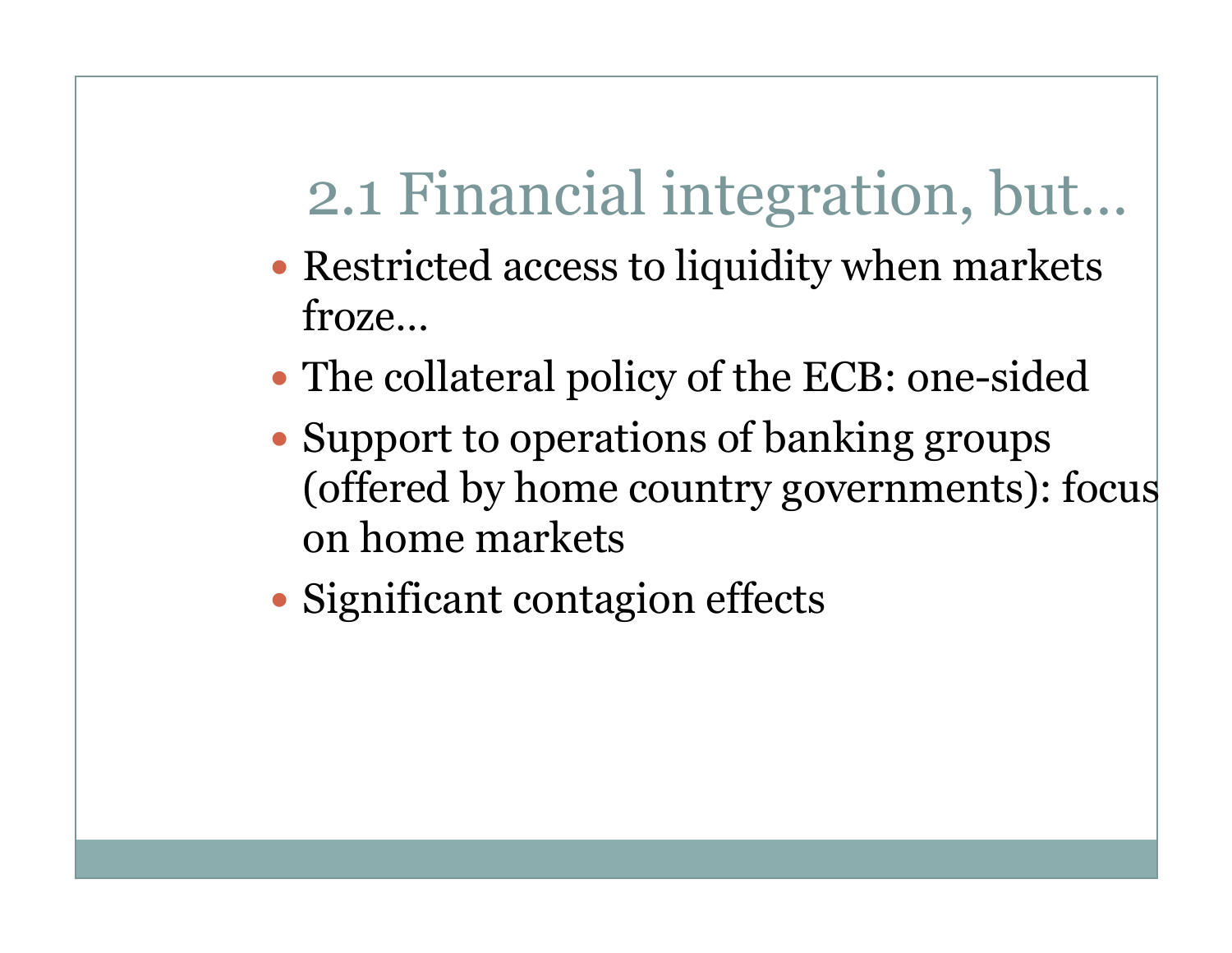#### 2.2 Why no meltdown?

- The pre-crisis state of banking systems in most of the Region
- Multilateral responses (medium term financial support conditional on fiscal consolidation and economic reforms)
- Frontloading of EU funds
- The "Vienna Initiative"
- The rescue packages for parent banks(!)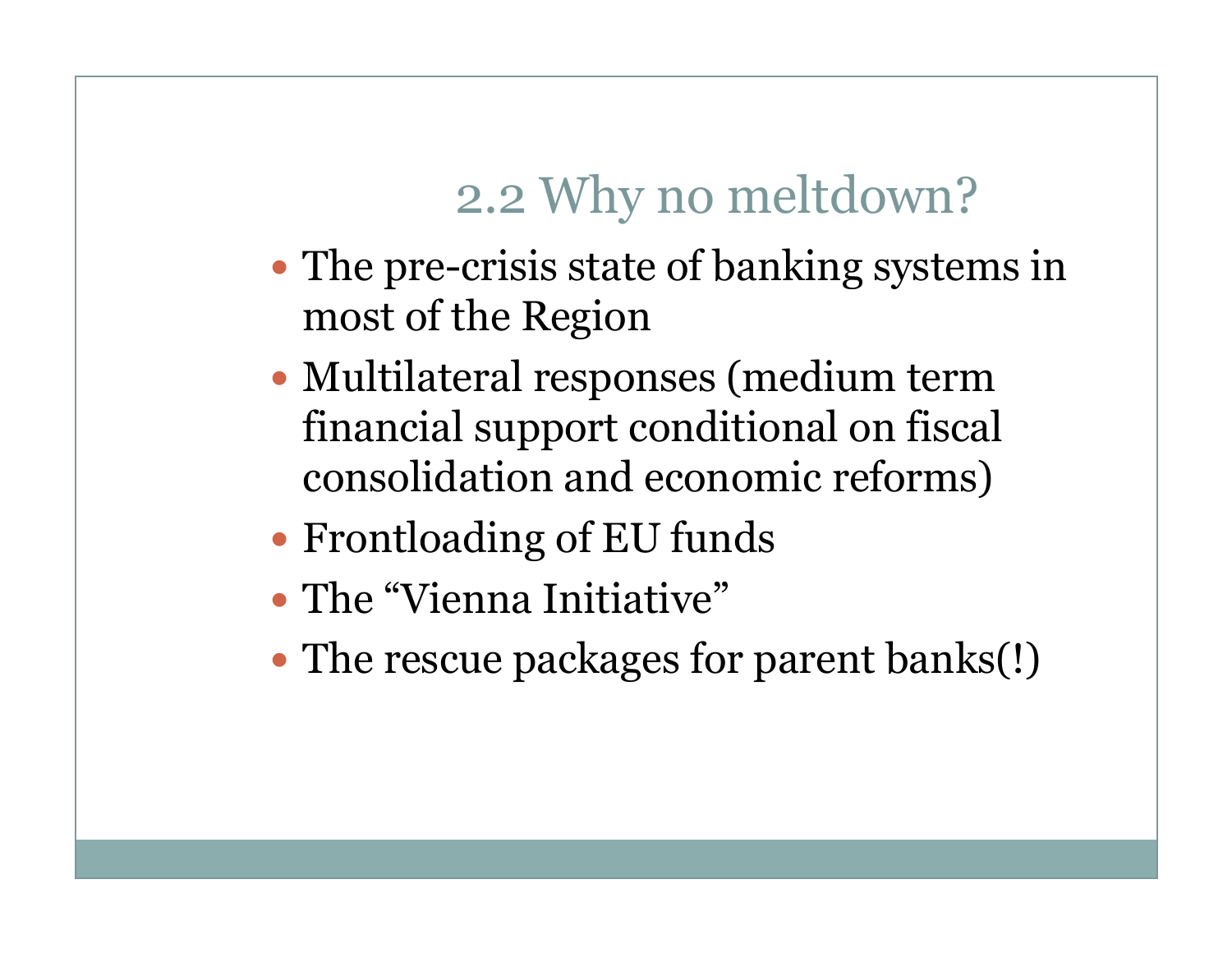## 2.3 State of the banking systems

- Stress tests
- The rise in the share of NPLs (figure 5), but well below Asia a decade ago (it does not reflect the extent of bad loans since rescheduled debt may not be included)
- Bank returns on equity and assets declined but remained positive in 2009 (except Ukraine, the Baltic countries and Montenegro, Table 1)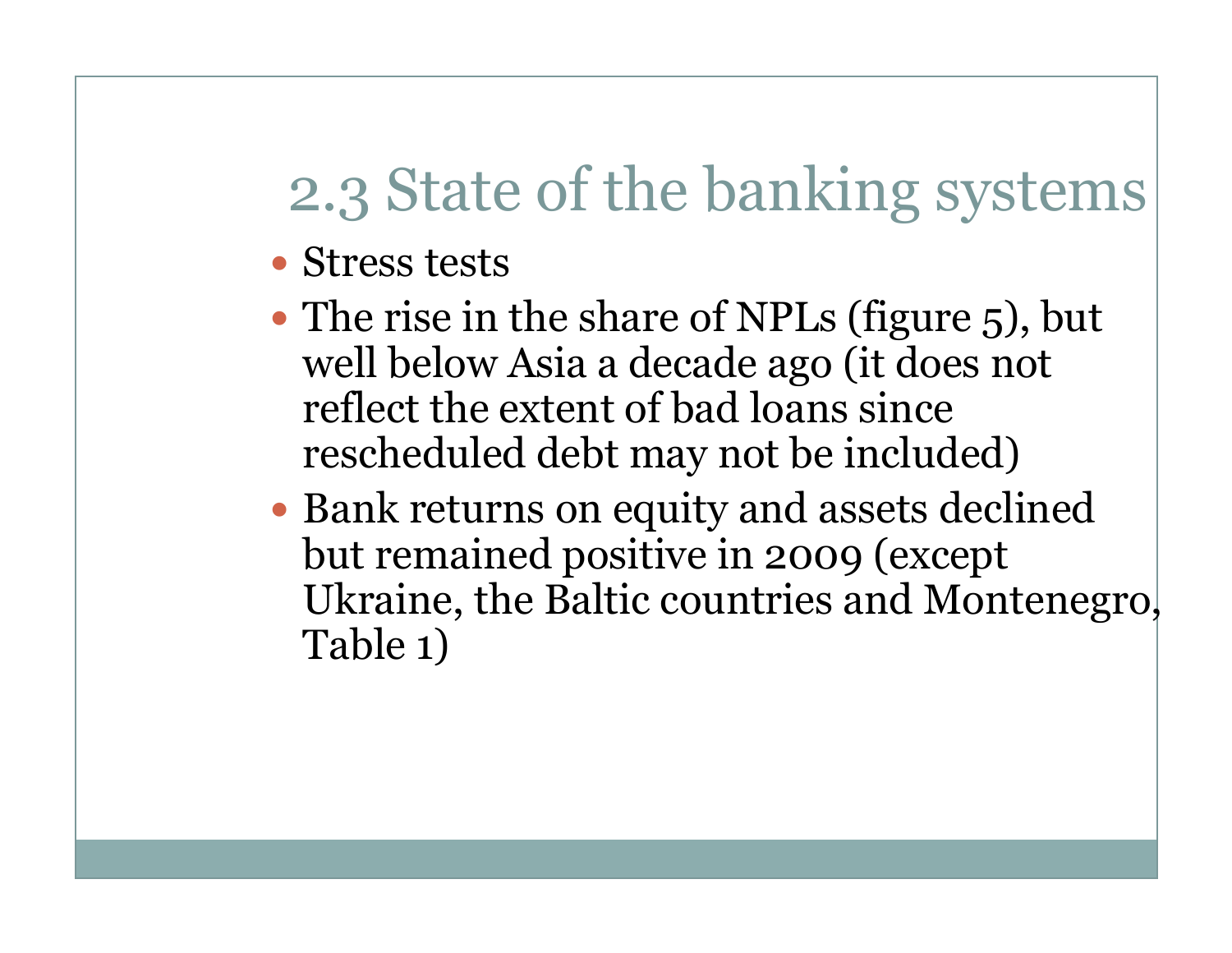#### **Fig. 5 Share of non-performing loans, 2000-2009 <sup>I</sup>**



*Note: Data refer to end of the year Source: IMF GFSR October 2009, EBRD, and Berglöf et al. (2009)*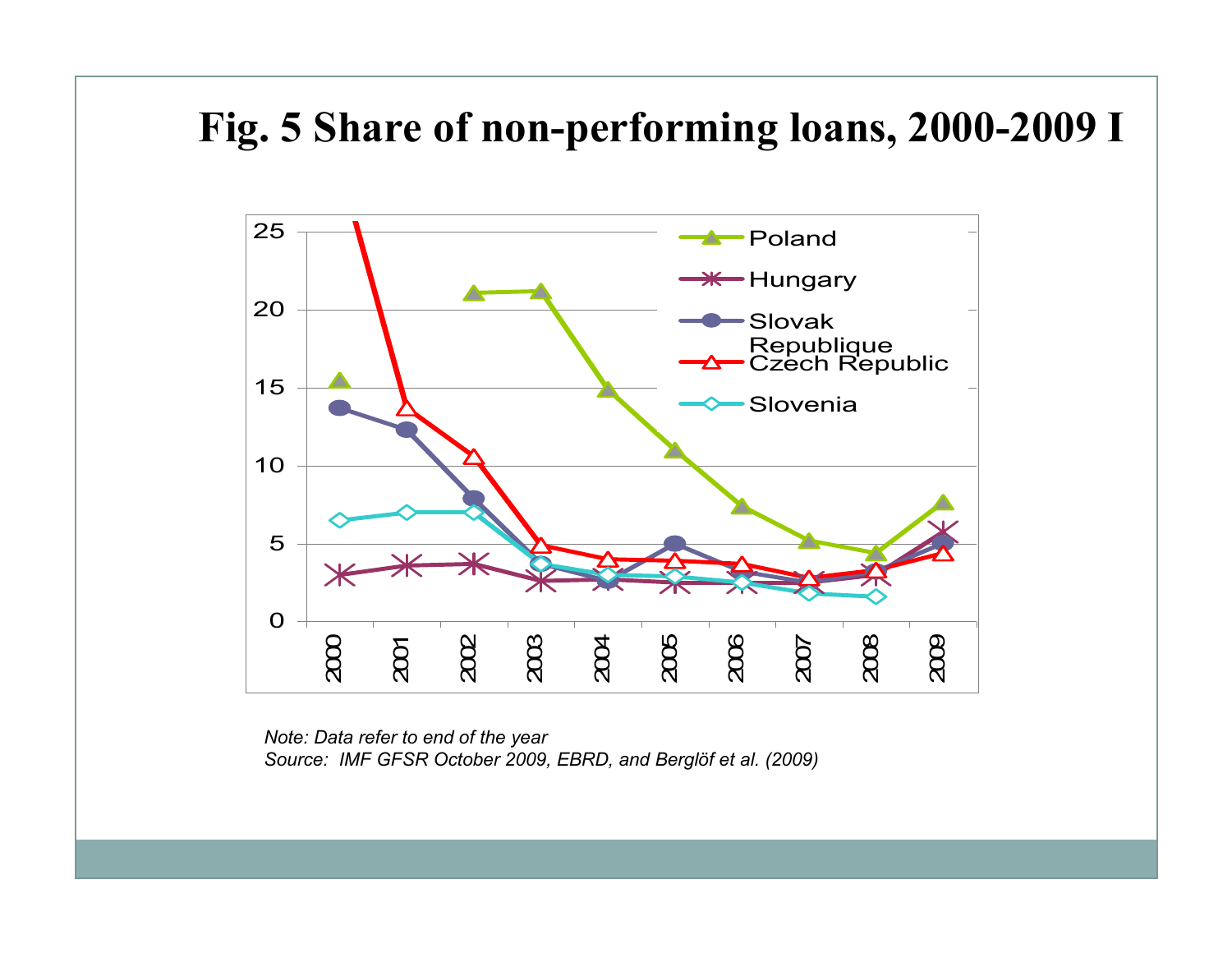#### **Share of non-performing loans, 2000-2009 II**



*Note: Data refer to end of the year Source: IMF GFSR October 2009, EBRD, and Berglöf et al. (2009)*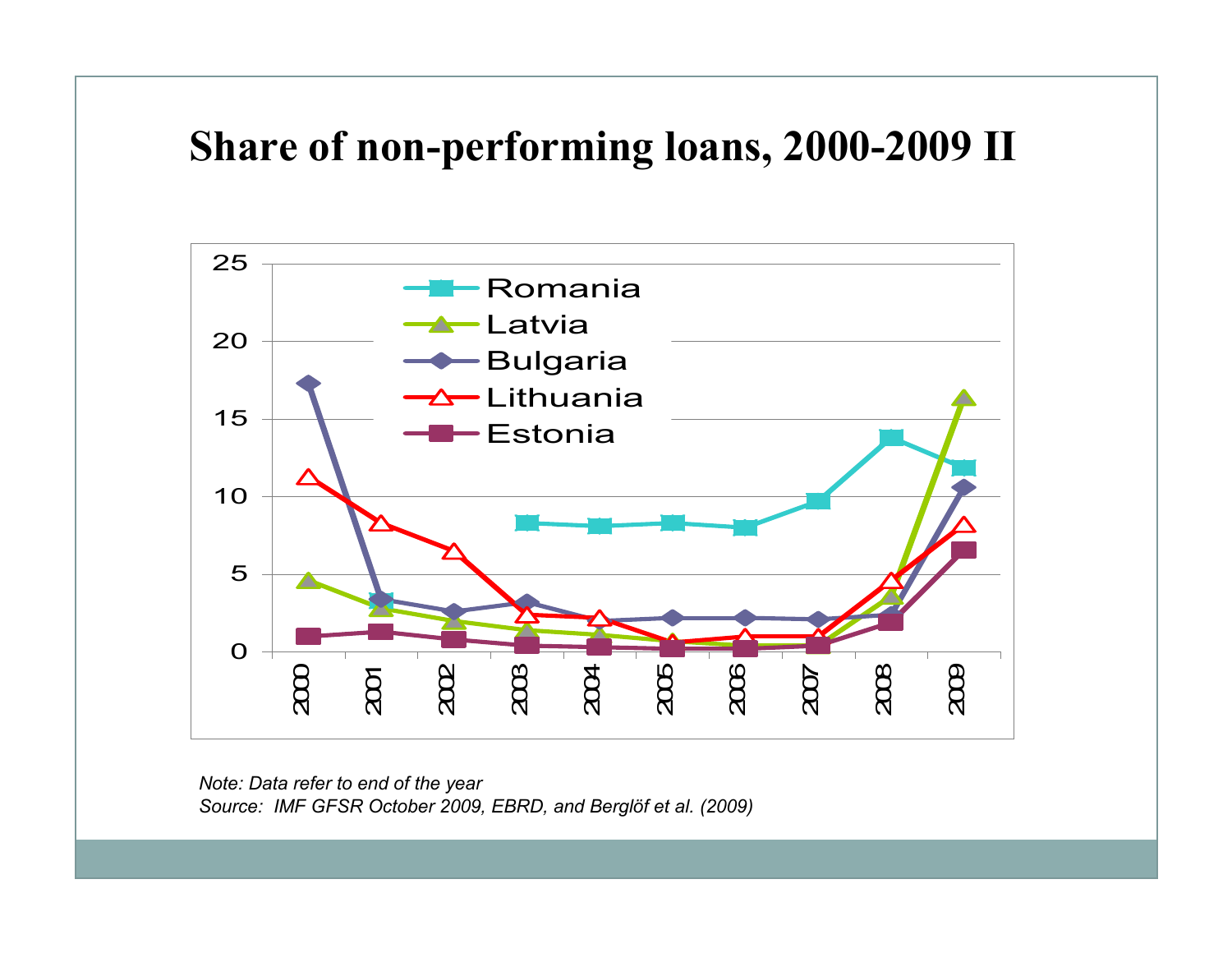#### **Share of non-performing loans, 2000-2009 III**



*Note: Data refer to end of the year Source: IMF GFSR October 2009, EBRD, and Berglöf et al. (2009)*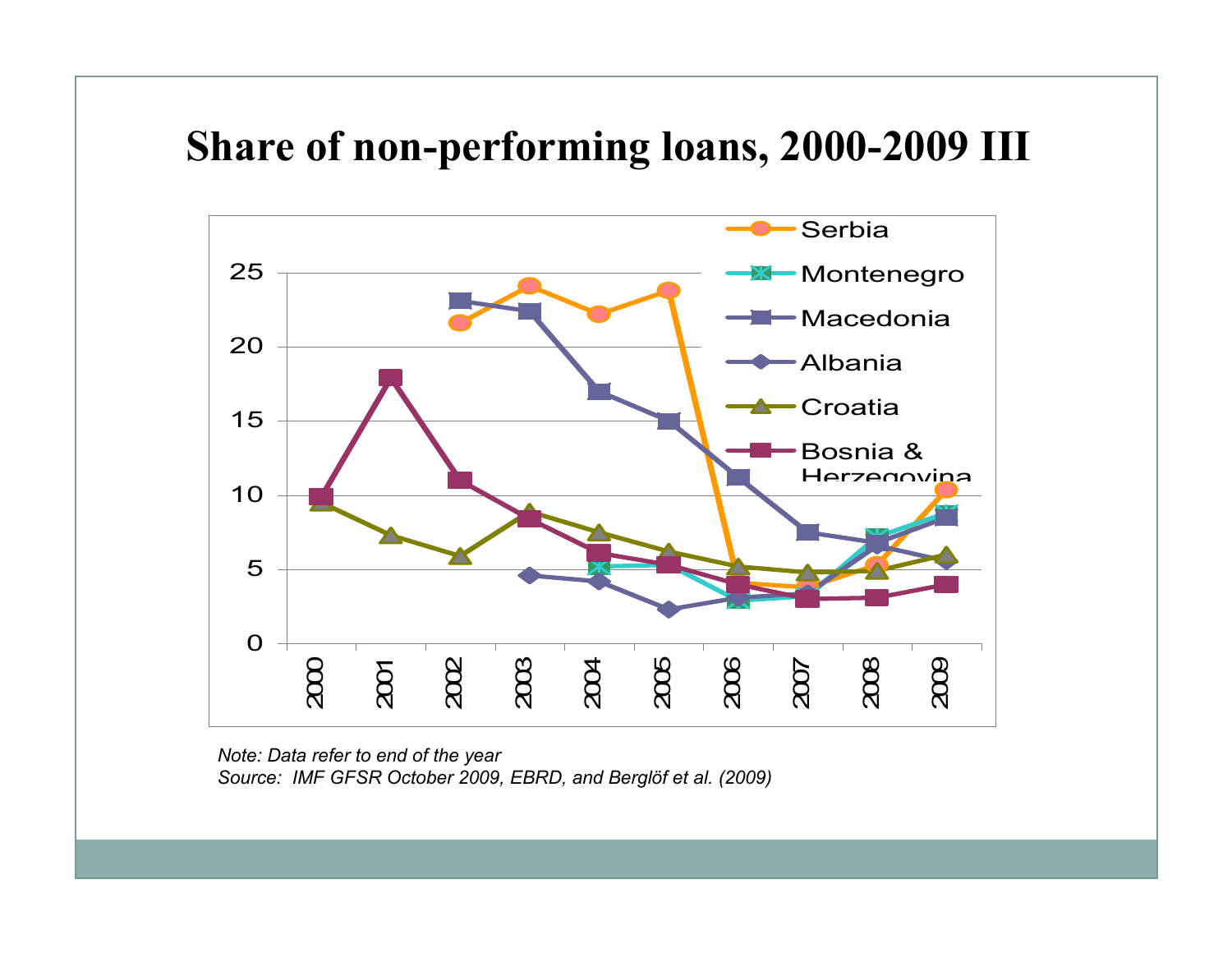#### **Tabel 1: Bank return and capital adequacy (per cent), 2003-2009**

|                | <b>Bank Return on Assets</b> |        |        |         | <b>Bank Return on Equity</b> |         | <b>Capital Adequacy</b> |      |      |                    |
|----------------|------------------------------|--------|--------|---------|------------------------------|---------|-------------------------|------|------|--------------------|
|                | 2003-07                      | 2008   | 2009   | 2003-07 | 2008                         | 2009    | 2003-07                 | 2008 | 2009 | (Month of<br>2009) |
| Czech Rep.     | 1.3                          | 1.2    | 1.3    | 24.7    | 21.7                         | 23.4    | 12.4                    | 12.3 | 13.7 | June               |
| <b>Hungary</b> | 1.7                          | 1.1    | 1.1    | 22.3    | 11.6                         | 15.3    | 11.4                    | 11.1 | 12.3 | June               |
| Poland         | 1.4                          | 1.5    | 1.1    | 17.6    | 20.7                         | 15.6    | 13.8                    | 11.2 | 11.7 | April              |
| Slovakia       | 1.2                          | 1.0    | 0.3    | 14.6    | 14.1                         | 4.1     | 16.3                    | 11.1 | 12.2 | May                |
| Slovenia       | 1.1                          | 0.7    |        | 13.9    | 9.0                          |         | 11.2                    | 10.5 |      |                    |
| Bulgaria       | 2.2                          | 2.1    | 1.6    | 22.7    | 23.1                         | 15.7    | 16.5                    | 14.9 | 16.5 | March              |
| Estonia        | 2.0                          | 1.2    | 0.8    | 21.0    | 13.2                         | 8.7     | 11.3                    | 13.3 | 15.2 | March              |
| Latvia         | 1.9                          | 0.3    | $-1.6$ | 23.0    | 4.6                          | $-19.7$ | 11.0                    | 11.8 | 12.8 | May                |
| Lithuania      | 1.4                          | 1.2    | $-0.1$ | 17.5    | 16.1                         | $-1.0$  | 11.5                    | 12.9 | 13.9 | March              |
| Romania        | 2.0                          | 1.7    |        | 16.0    | 18.1                         |         | 18.9                    | 12.3 |      |                    |
| Albania        | 1.4                          | 0.9    |        | 20.7    | 11.4                         |         | 20.8                    | 17.2 |      |                    |
| Bosnia & H.    | 0.7                          | 0.4    | 0.3    | 6.6     | 4.3                          | 3.4     | 18.3                    | 16.3 | 16.3 | March              |
| Croatia        | 1.6                          | 1.6    |        | 13.8    | 10.1                         |         | 15.8                    | 14.5 |      |                    |
| Macedonia      | 1.2                          | 1.4    | 0.2    | 8.0     | 12.5                         | 1.8     | 21.1                    | 16.2 | 16.5 | March              |
| Montenegro     | 0.6                          | $-0.6$ | $-1.5$ | 4.0     | $-6.9$                       | $-17.8$ | 24.4                    | 15.0 | 12.4 | March              |
| Serbia         | 0.6                          | 2.1    | 1.5    | 4.1     | 10.7                         | 7.8     | 27.5                    | 21.9 | 21.2 | June               |
| <b>Ukraine</b> | 1.3                          | 1.0    | $-3.3$ | 1.3     | 1.0                          | $-3.3$  | 15.0                    | 14.0 | 14.5 | June               |
| <b>EU15</b>    | 0.7                          | 0.2    |        | 14.0    | 0.4                          |         | 12.5                    | 12.2 |      |                    |
| Asia           | 1.4                          | 1.2    |        | 16.4    | 14.3                         |         | 15.4                    | 14.2 |      |                    |
| Latam          | 1.9                          | 1.7    | 1.9    | 18.3    | 18.7                         | 19.1    | 15.3                    | 14.6 | 15.5 | mostly May         |

*Note: the last column of the table shows the month for which the 2009 data refer to Source: IMF GFSR October 2009*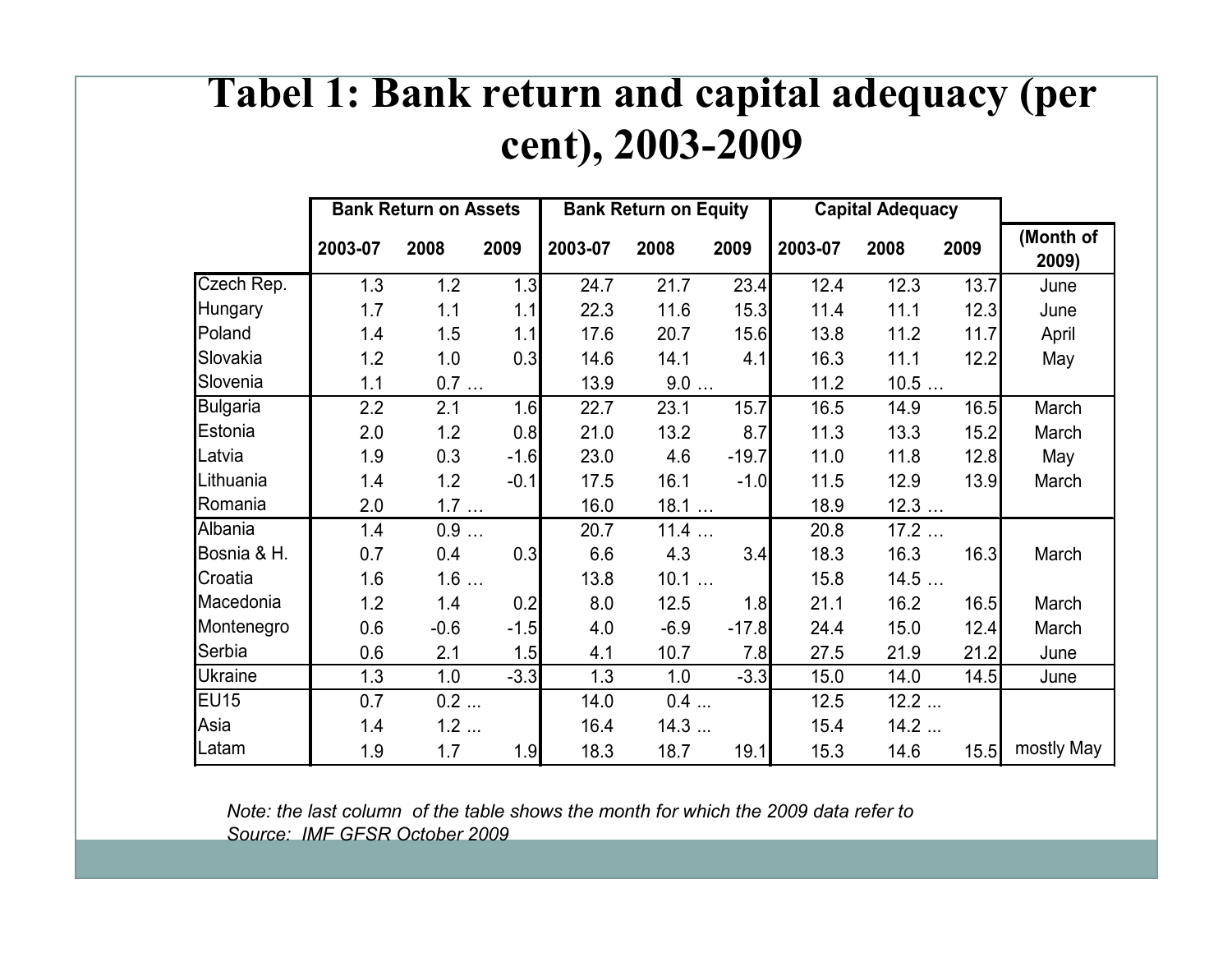## 2.4. Cross border bank ownership and financial stability (I)

- The business status of foreign banks (exposure of foreign banks, table 2)
- Inconsistencies of the EU framework: cross border operations while R&S and fiscal prerogatives are national;
- Tense home- and host country regulators/supervisors relationship<br>(distribution of tasks; limited ability of host<br>authorities to protect national markets; the<br>balance of power in Colleges)
- Inadequate burden-sharing arrangements;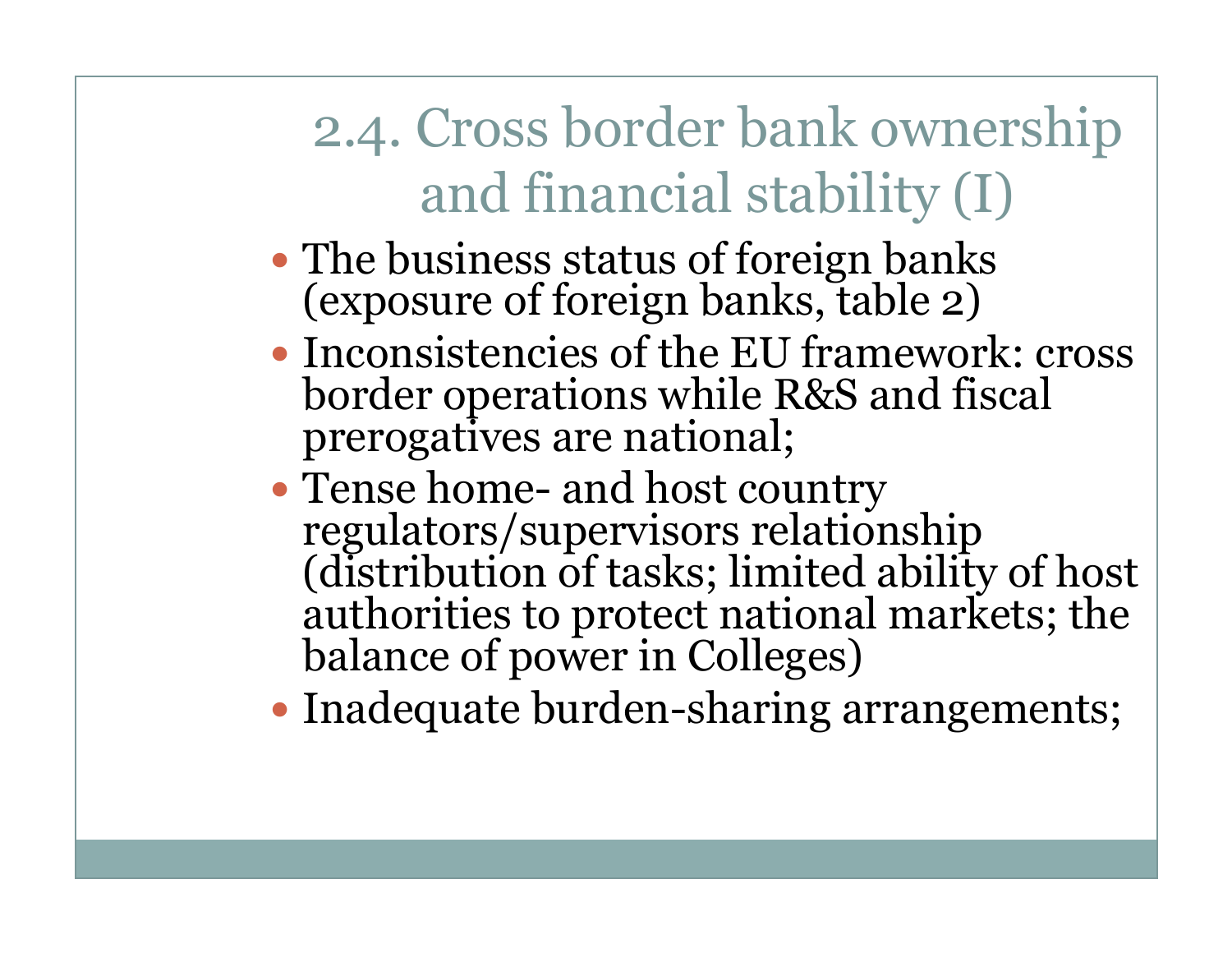#### **Table 2 Exposure to CESEE (per cent of home country GDP), September 2009**

|                                          | Austria | Belgium | Sweden | Greece | <b>Italy</b> | Netherlands | Portugal | Switzerland | Germany | France | Denmark                 |
|------------------------------------------|---------|---------|--------|--------|--------------|-------------|----------|-------------|---------|--------|-------------------------|
| <b>Czech Republic</b>                    | 16.9    | 10.9    | 0.0    | 0.0    | 0.7          | 0.6         | 0.0      | 0.1         | 0.4     | 1.3    | 0.0                     |
| Hungary                                  | 10.3    | 4.0     | 0.1    | 0.0    | 1.3          | 0.7         | 0.2      | 0.2         | 1.0     | 0.5    | 0.1                     |
| Poland                                   | 3.8     | 4.9     | 2.1    | 0.0    | 2.0          | 4.6         | 6.6      | 1.8         | 1.7     | 0.9    | 0.5                     |
| Slovak Republic                          | 8.2     | 2.0     | 0.0    | 0.0    | 0.9          | 0.2         | 0.1      | 0.0         | 0.1     | 0.2    | 0.0                     |
| Slovenia                                 | 2.8     | 0.5     | 0.0    | 0.0    | 0.4          | 0.1         | 0.1      | 0.0         | 0.4     | 0.1    | 0.0                     |
| <b>CE-5 total</b>                        | 42.0    | 22.3    | 2.3    | 0.1    | 5.3          | 6.2         | 6.9      | 2.1         | 3.6     | 3.0    | 0.7                     |
| <b>Bulgaria</b>                          | 1.6     | 0.5     | 0.0    | 3.1    | 0.4          | 0.1         |          | 1.4         | 0.1     | 0.2    | 0.0                     |
| Estonia                                  | 0.1     | 0.0     | 6.6    | 0.0    | 0.0          | 0.0         |          | 0.0         | 0.0     | 0.0    | 0.1                     |
| Latvia                                   | 0.2     | 0.0     | 5.2    | 0.0    | 0.0          | 0.0         | 0.0      | 0.0         | 0.1     | 0.0    | 0.1                     |
| Lithuania                                | 0.1     | 0.0     | 6.0    | 0.0    | 0.0          | 0.0         | 0.0      | 0.1         | 0.1     | 0.0    | 0.2                     |
| Romania                                  | 11.1    | 0.2     | 0.0    | 5.7    | 0.6          | 1.3         | 0.3      | 1.3         | 0.1     | 0.6    | 0.0                     |
| <b>BB-5 total</b>                        | 12.9    | 0.7     | 17.8   | 8.8    | 1.1          | 1.3         | 0.3      | 2.7         | 0.5     | 0.8    | 0.5                     |
| Albania                                  |         | 0.0     | 0.0    | 0.6    | 0.1          | 0.0         |          | 0.0         | 0.0     | 0.0    | 0.0                     |
| Bosnia & Herzegovina                     | 1.1     | 0.0     | 0.0    | 0.0    | 0.2          | 0.0         |          | 0.0         | 0.1     | 0.0    | 0.0                     |
| Croatia                                  | 6.8     | 0.1     | 0.0    | 0.0    | 1.5          | 0.0         | 0.0      | 0.0         | 0.5     | 0.3    | 0.0                     |
| Macedonia                                | 0.1     | 0.0     | 0.0    | 0.5    | 0.0          | 0.0         |          | 0.0         | 0.0     | 0.0    | 0.0                     |
| Montenegro                               | 0.0     | 0.0     | 0.0    | 0.0    | 0.1          | 0.0         |          | 0.0         | 0.0     | 0.0    | 0.0                     |
| Serbia                                   | 1.6     | 0.0     | 0.0    | 1.4    | 0.3          | 0.0         | 0.0      | 0.4         | 0.1     | 0.1    | 0.0                     |
| <b>Western Balkan total</b>              | 9.6     | 0.1     | 0.0    | 2.6    | 2.1          | 0.0         | 0.0      | 0.5         | 0.8     | 0.4    | 0.0                     |
| <b>Ukraine</b>                           | 2.6     | 0.0     | 0.8    | 0.2    | 0.1          | 0.3         | 0.0      | 1.1         | 0.1     | 0.3    | 0.0                     |
| <b>Total for all 17 countries</b>        | 67.1    | 23.1    | 20.9   | 11.6   | 8.6          | 7.9         | 7.2      | 6.4         | 5.0     | 4.4    | 1.2                     |
| Total for all 17 countries in            |         |         |        |        |              |             |          |             |         |        |                         |
| <b>EUR billions</b>                      | 172     | 73      | 57     | 27     | 123          | 43          | 11       | 21          | 111     | 79     | $\overline{\mathbf{3}}$ |
| Source: BIS (bank exposure) and IMF(GDP) |         |         |        |        |              |             |          |             |         |        |                         |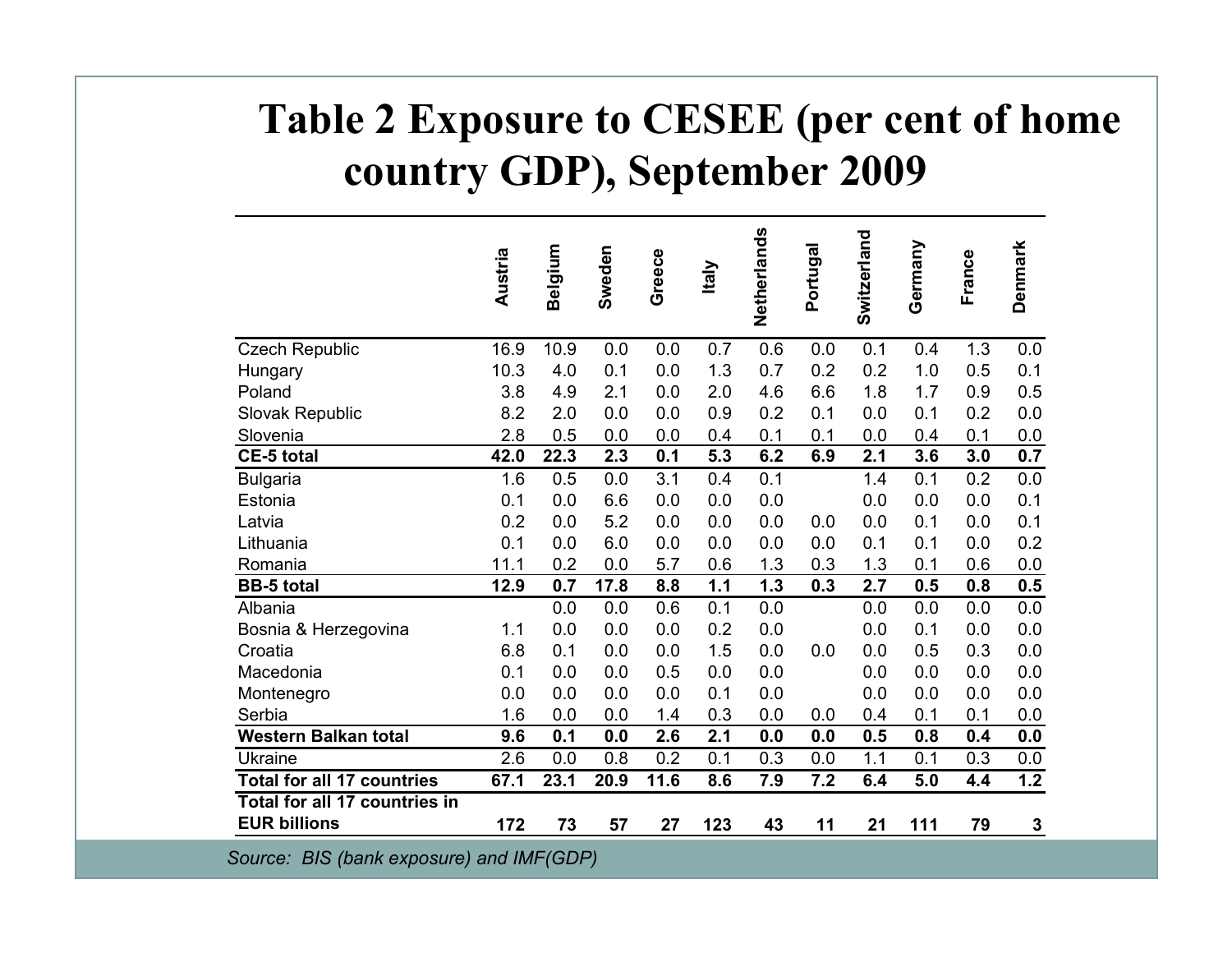#### 2.4 Cross border bank ownership (II)

- Cross border operations and contagion effects ask for more harmonized R&S (Padoa Schioppa: a common rule book); but lack of fiscal integration (burden sharing arrangements) fragments markets and policy responses;
- Solving the above mentioned contradiction is crucial for the future of European integration
- the ESRC and the three Authorities are moves in the right direction as would be reforms in the governance of the EMU (EU)
- But the content of R&S is essential as is dealing with the burden-sharing arrangements issue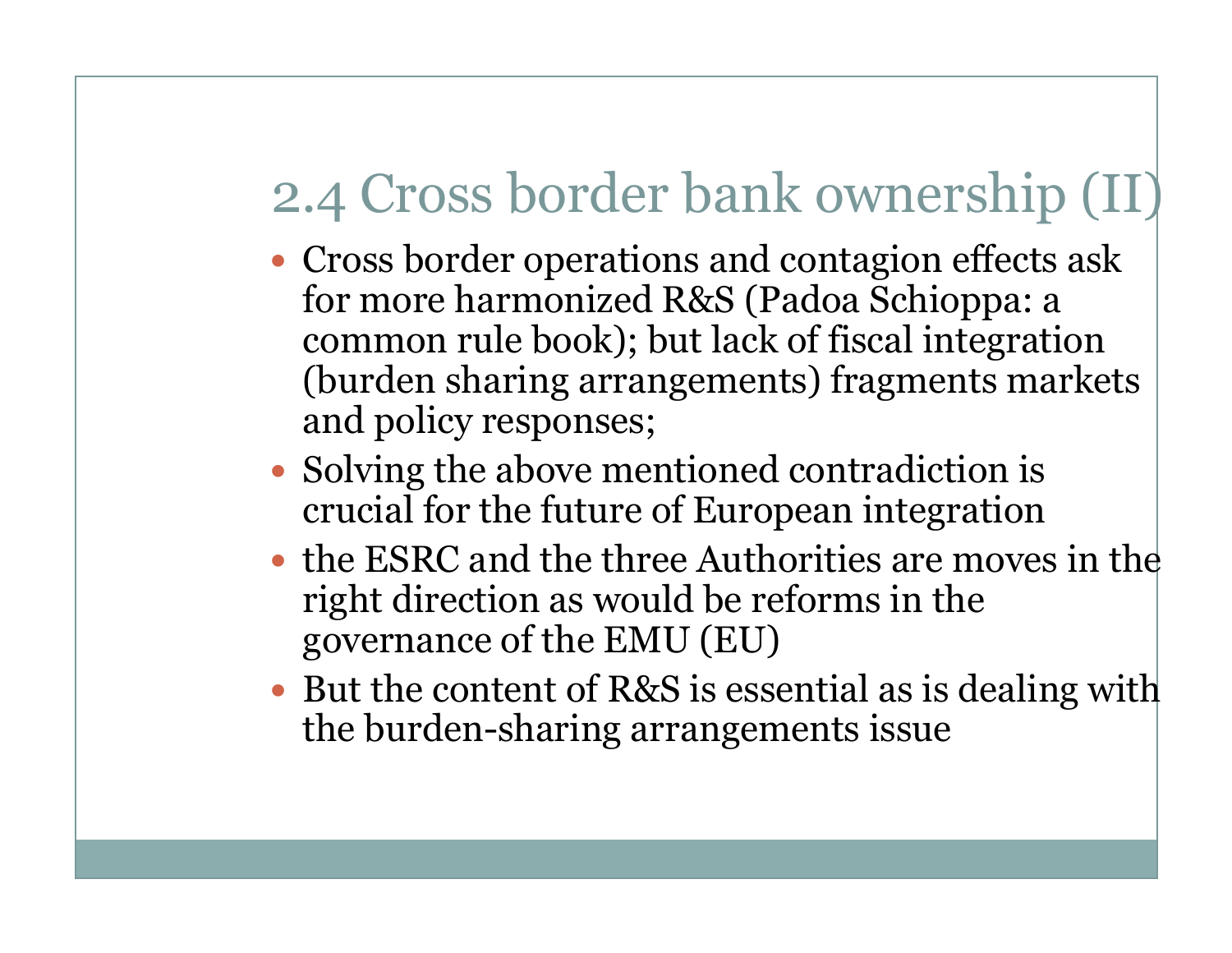# 3. Regaining Financial Stability

- National policy issues
- The external context and debt stabilization (ex: if economic growth rates stay low and costs of debt servicing are high…)
- Dealing with Structure (international/EU institutional and policy arrangements: regulatory and supervision frameworks)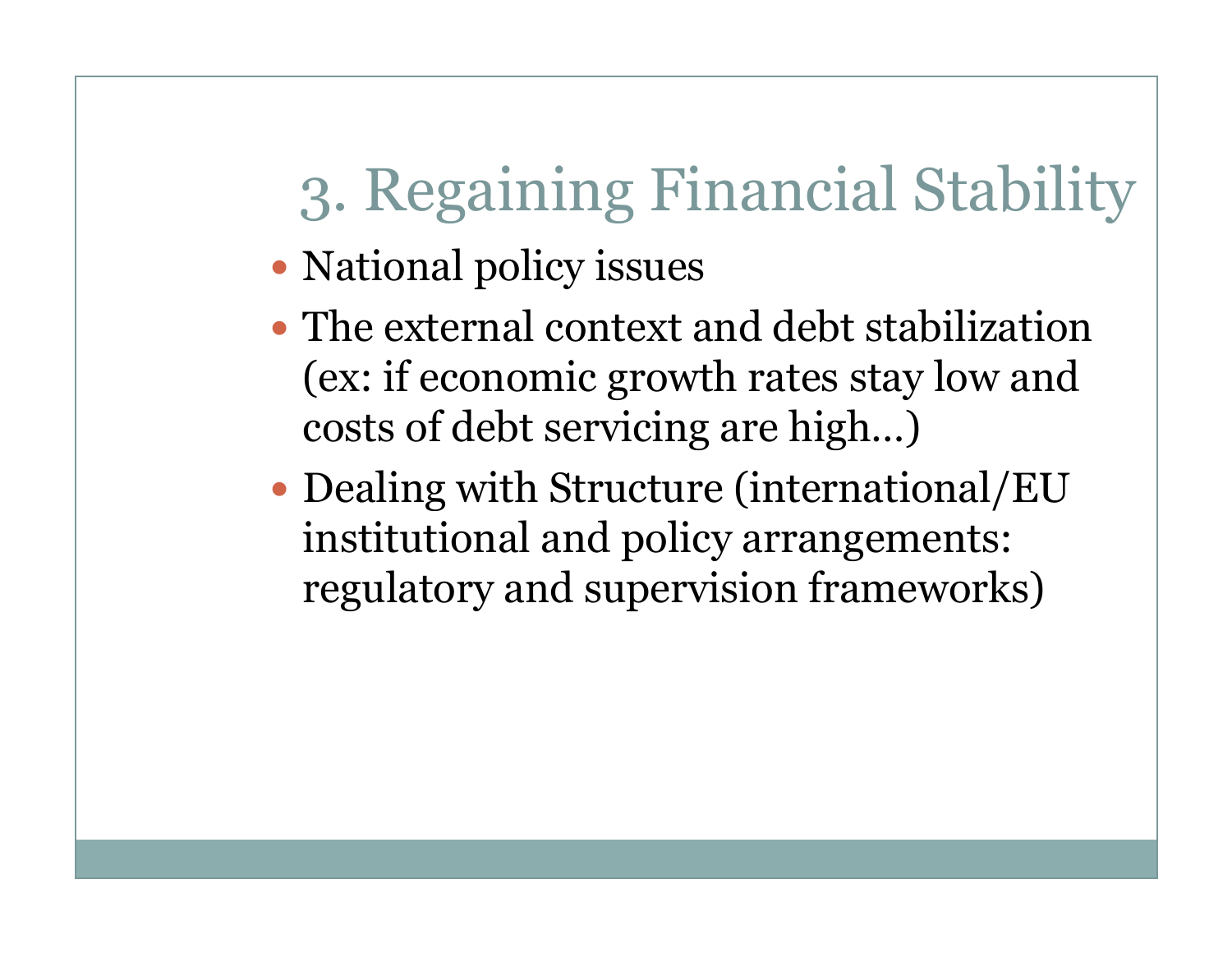## 3.1 Regaining FS: national policies and EU arrangements

- Lending prospects and economic recovery (effects of deleveraging);
- Crisis resolution
- Liquidity and solvency risks
- Combat boom and bust creating lending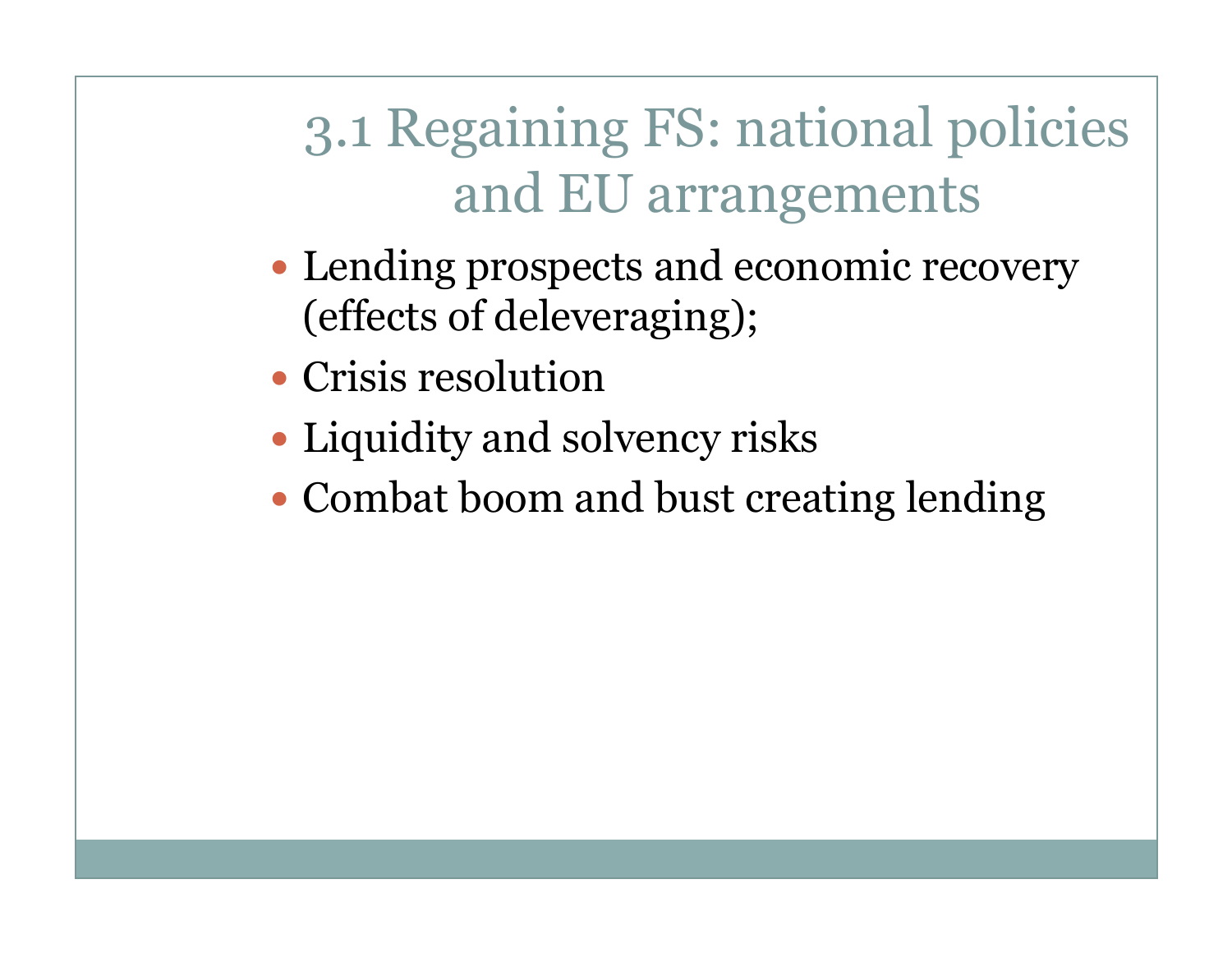# 3.1.1 Dealing with deleveraging

- The credit crunch as a the main channel for crisis transmission (figure 6), though there are differences…
- Deleveraging takes time; its impact on credit resumption, on economic recovery
- Is there a room of maneuver?
	- macroeconomic policy;<br>currency devaluation ?
	- currency devaluation?<br>fostering credit via stat
	- fostering credit via state owned banks
	- bad banks?<br>EIL funds fo
	- EU funds for crowding in commercial lending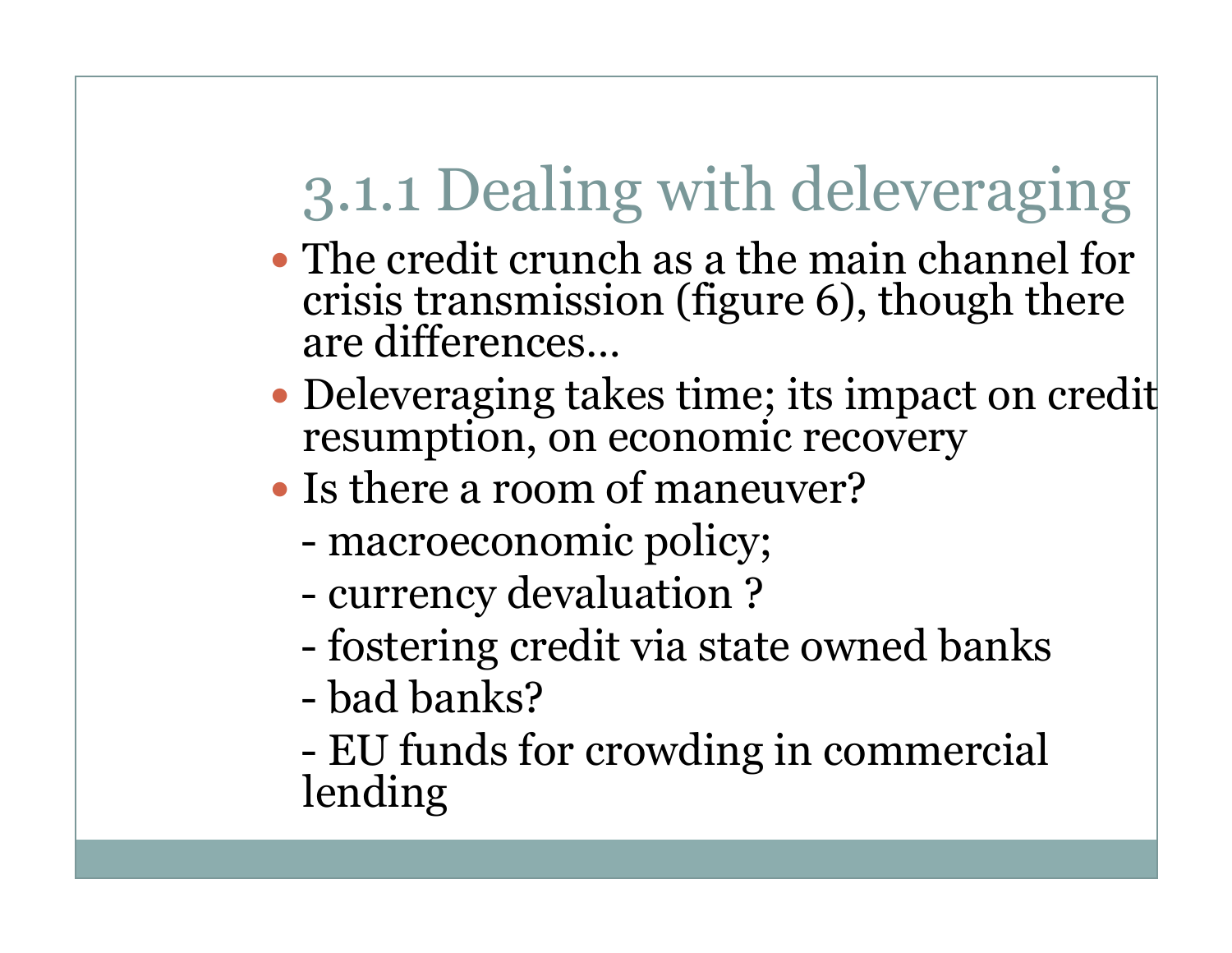#### **Fig. 6: Credit to the private sector (in local currency, September 2008 = 100), January 2008 to February 2010**



*Source: IMF International Financial Statistics*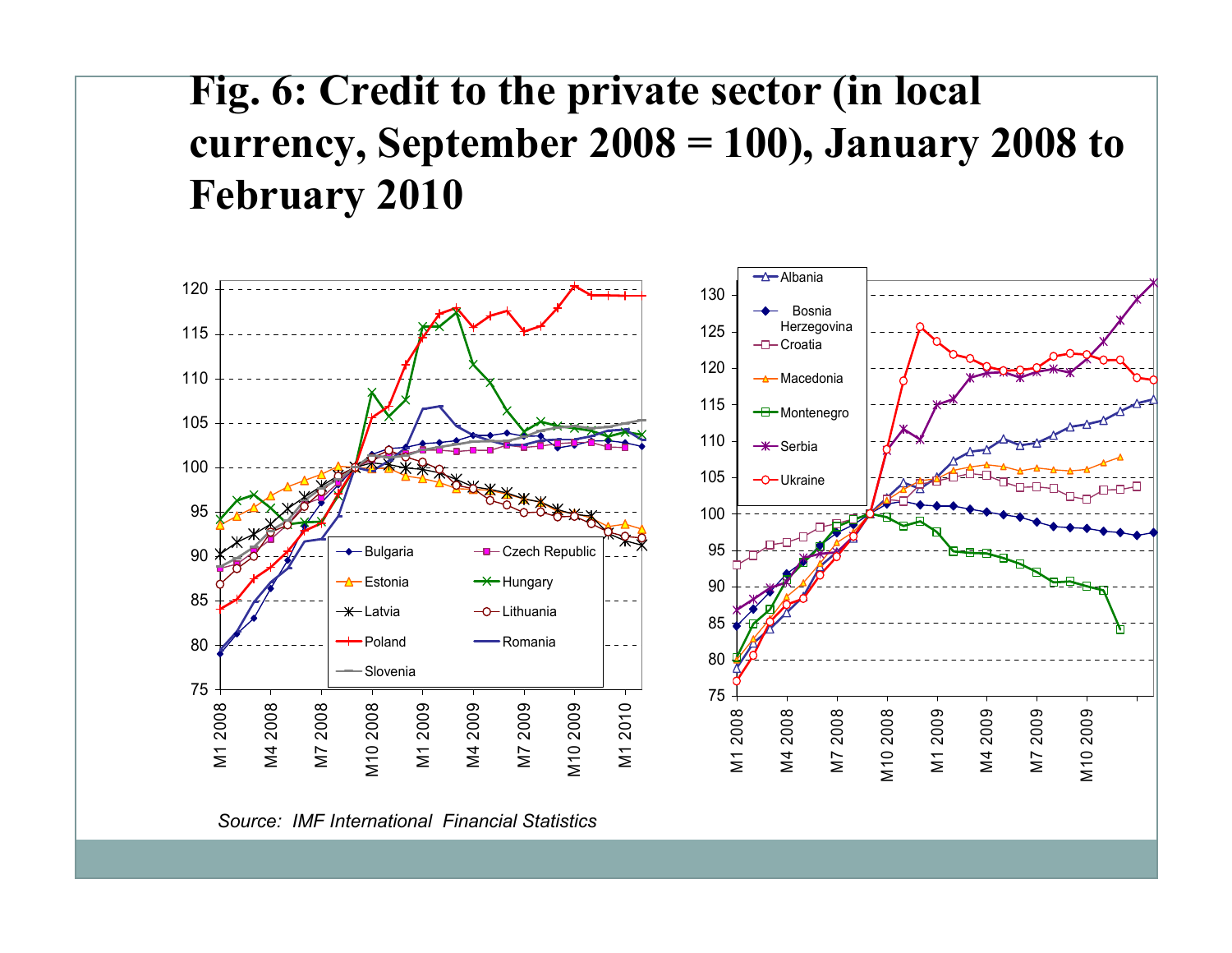## 3.1.2 Access to liquidity and solvency problems

- Rules on convergence of deposit guarantees
- EU and IFIs facilities
- Swap lines involving the ECB
- ECB's broadening of its collateral range to national currency denominated bonds
- A Fund to prop up currencies which are under attack…
- A gradual implementation of Basel III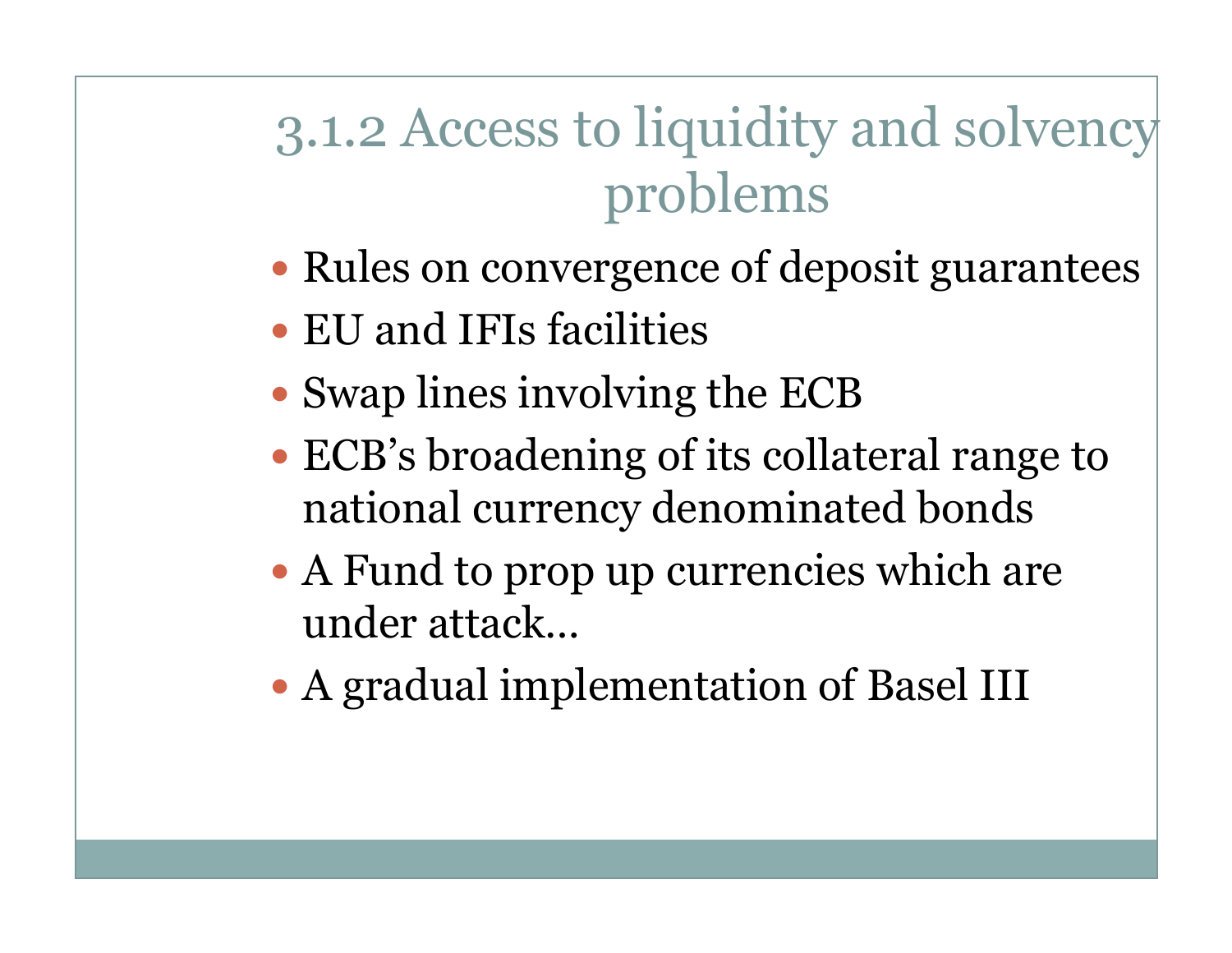3.1.3 Preventing future credit booms: longer term issue (I)

- Countercyclical capital and reserve requirements (including surcharges); dynamic provisioning against expected losses
- Limits on leverage; maturity mismatches and rate of credit expansion
- $\bullet$  Similar capital requirements for foreign and local banks
- Measures to improve loan/deposit ratio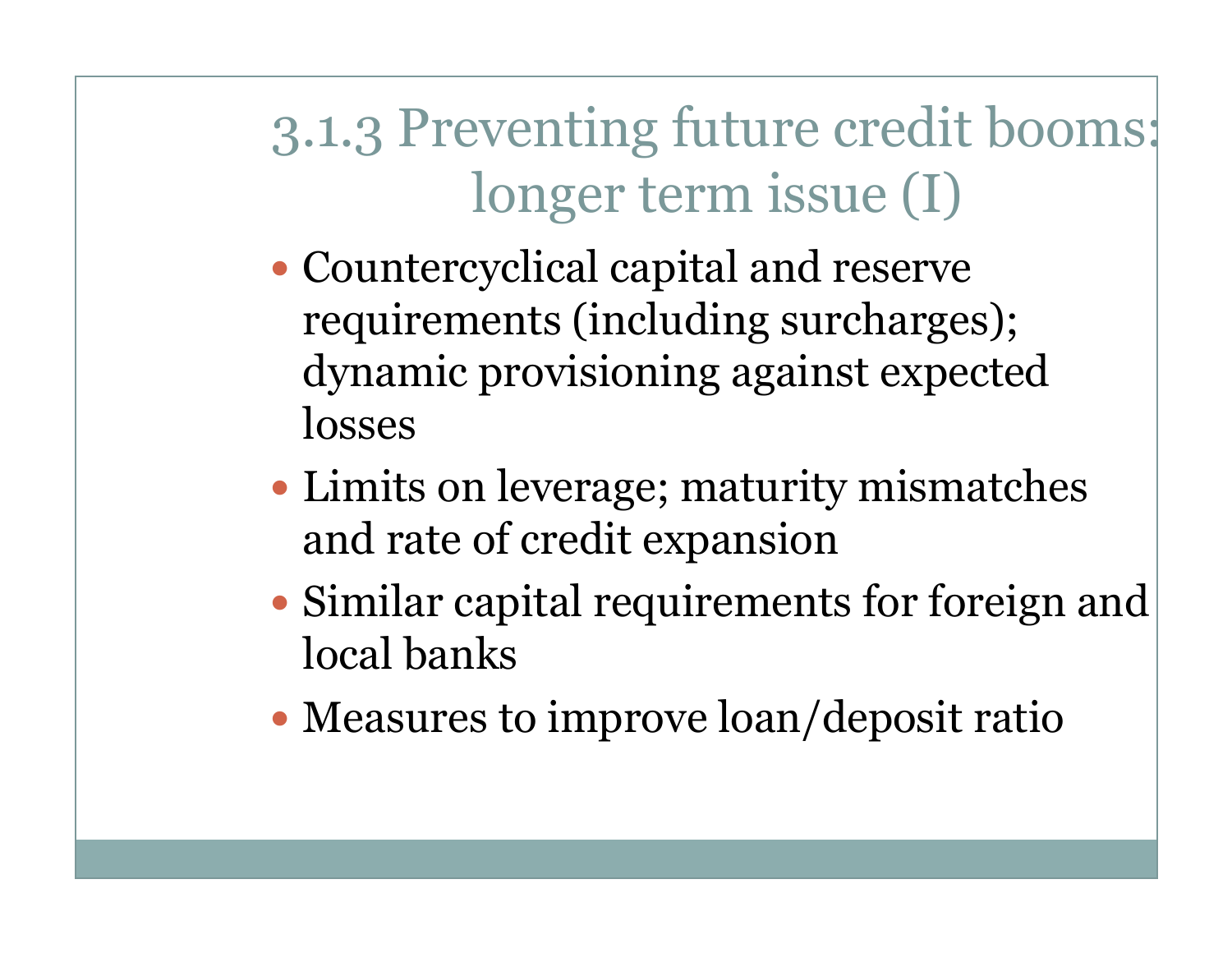3.1.3 Preventing future credit booms (II):

- Turn branches into subsidiaries;
- Making foreign-owned subsidiaries subject to the same capital requirement calculations, and hold that in domestic assets, as the domestic banks;
- Imposing restrictions on the setting up of new bank subsidiaries in certain areas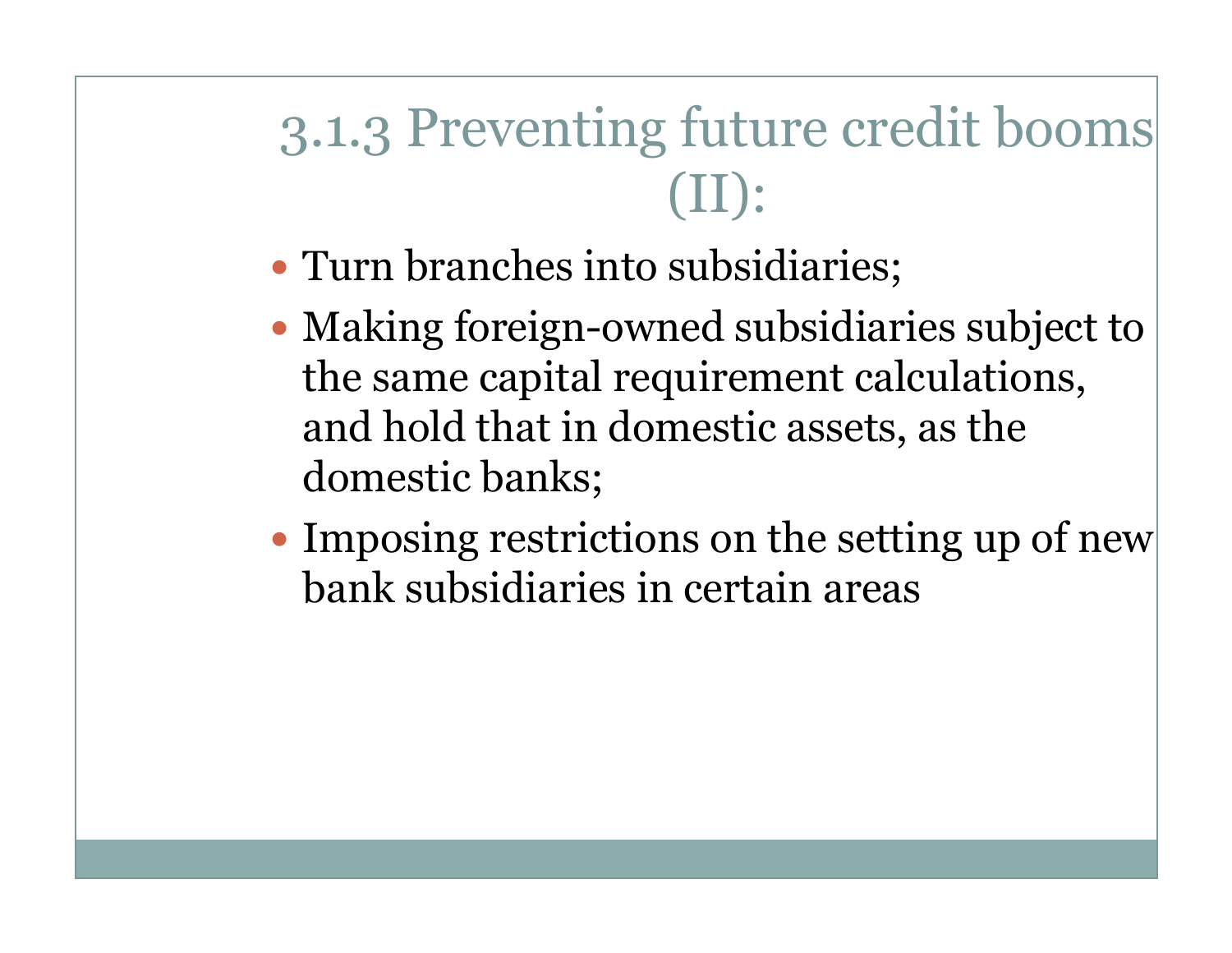#### 3.1.3 Preventing future credit booms (III)

- Dealing with credit outsourcing: a/ national level (tax policy; encouraging domestic saving); b/ EU level (use Colleges; consolidated balance sheets; ESRB and EFC; monitoring of systemically important banks)
- Capital controls: not permitted in the EU
- The denomination of lending (balance-sheet problems; funding problem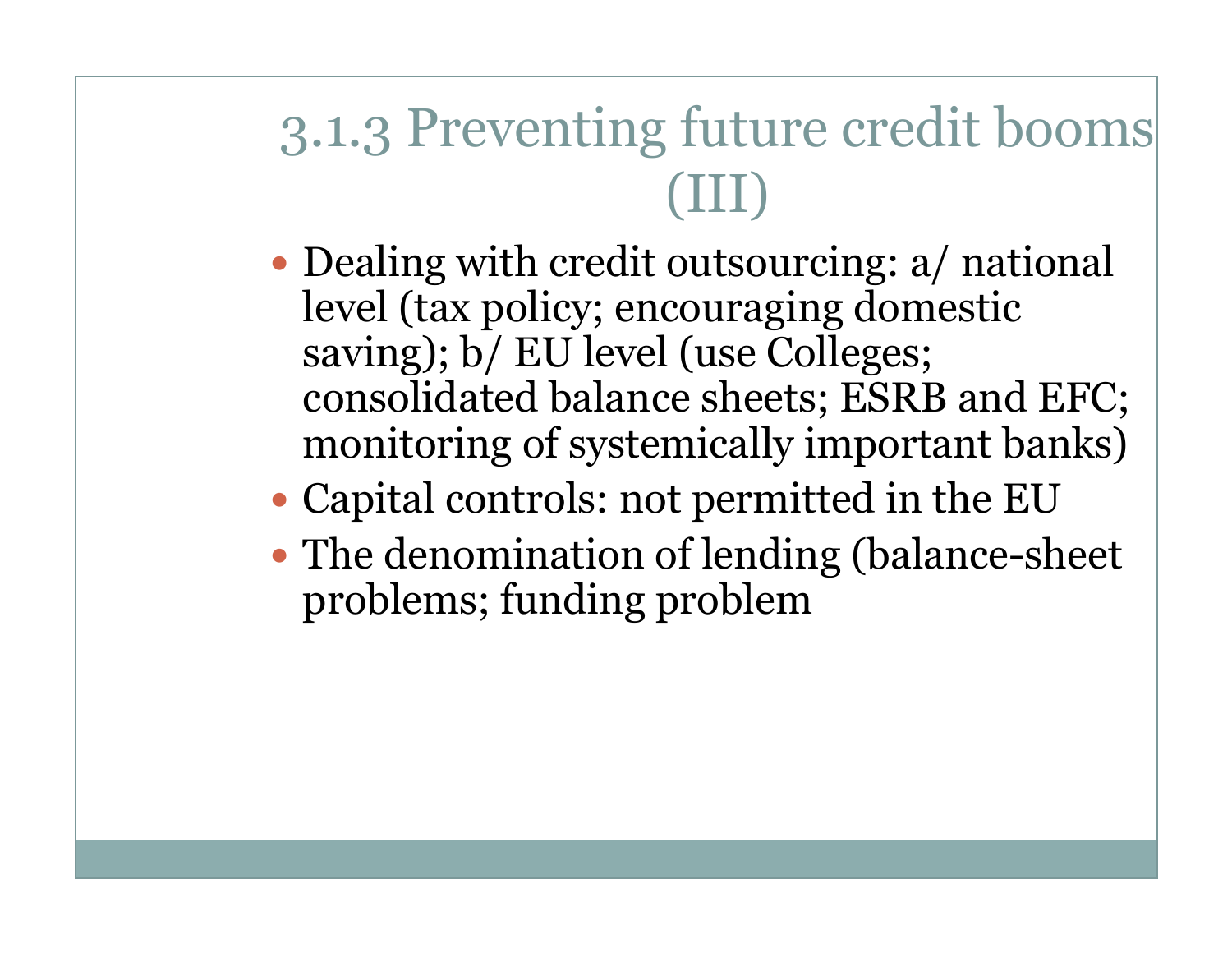#### 3.1.4 Crisis resolution

- A Financial Stability Initiative
- Levying a tax on banks, an Insurance Fund (at EU or national level?) would help deal with distressed banks…a 'Debt Resolution Authority" (the burden sharing arrangements is key…)
- The need to address systemic risks; how to deal with oversized banks (including restrictions on leverage)…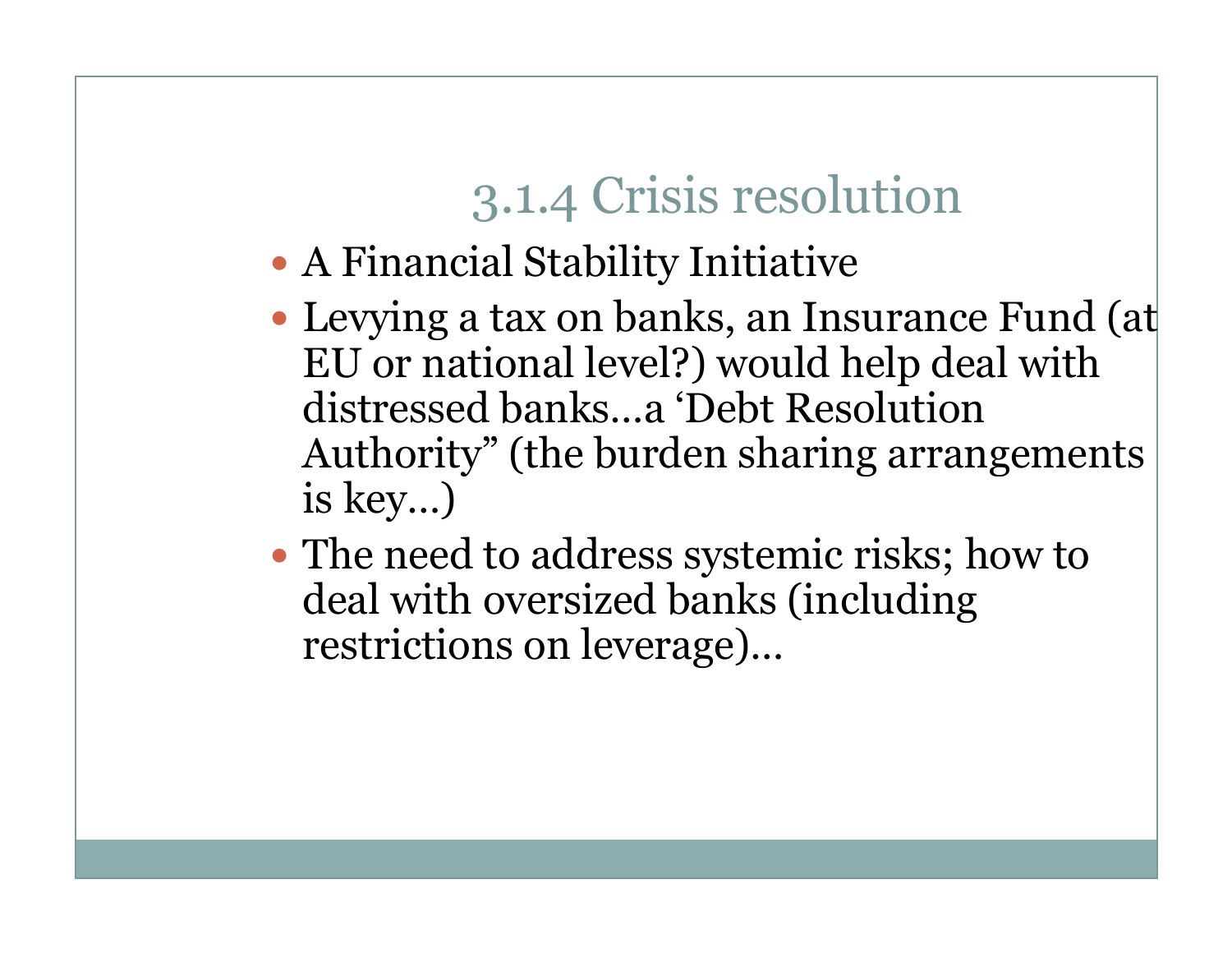#### 3.2 The external environment and debt stabilization

- Can high economic growth rates be resumed?
- If risk premia stay high the costs of debt service may become overwhelming
- There are major differences among NMSs in this regard
- The role of EU instruments in helping NMSs obtain easier funding terms (when markets overshoot)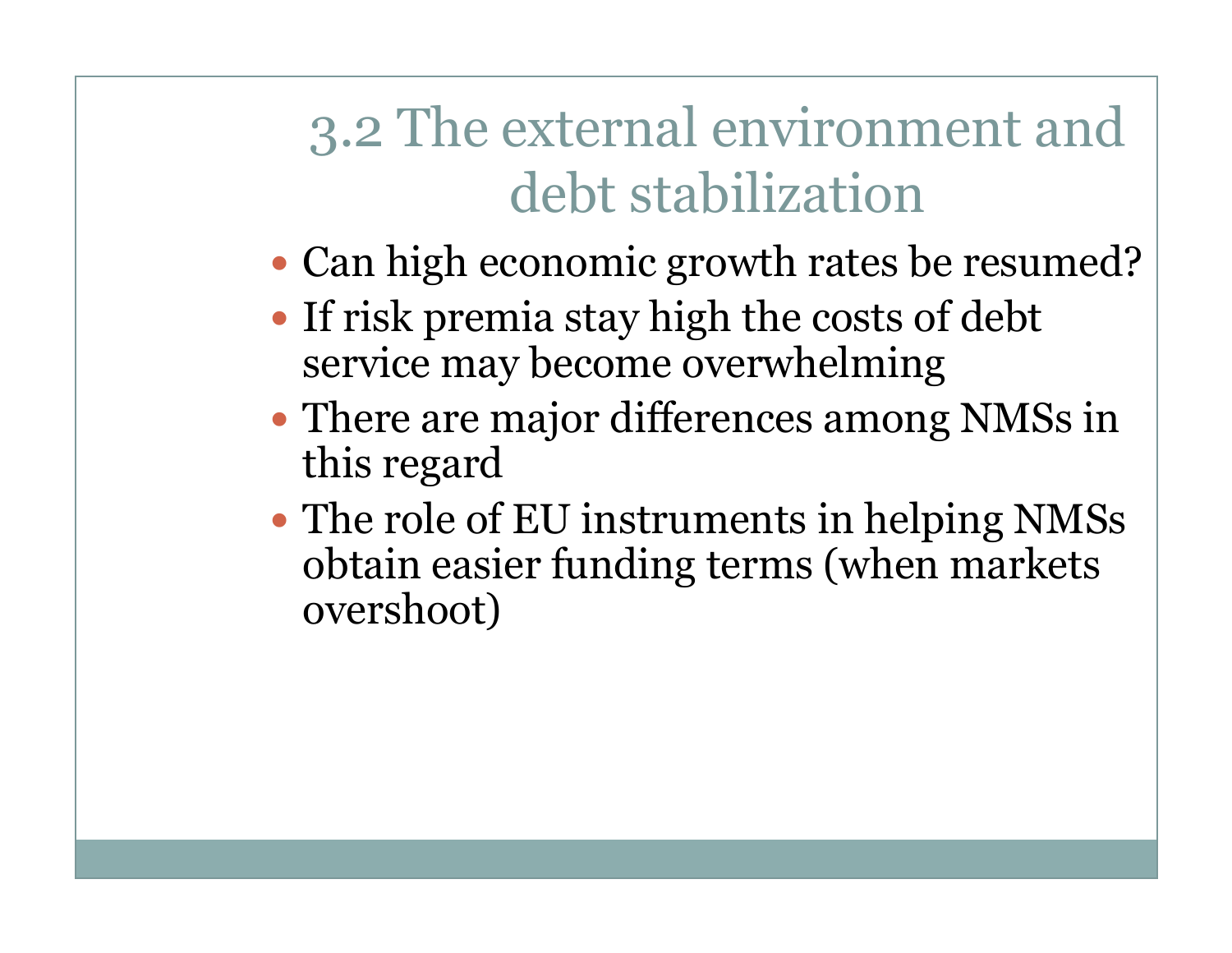## 3.3 Structure: Taming financial markets is a must (I)

- Dealing with too big to fail (anti-trust law; capital requirements)
- Cap on leverage; capital and liquidity requirements (including HFs and PEFs)
- Discouraging speculative capital flows: the Volcker's rules…a version of Glass-Steagall (can banks and Gvts. in the EU restrict universal banking?)
- Transaction taxes (size of financial sector and nature of flows –contradicting Mirlees and Diamond (1971))
- No loopholes for trading of derivatives
- Global coordination (preventing regulatory arbitrage)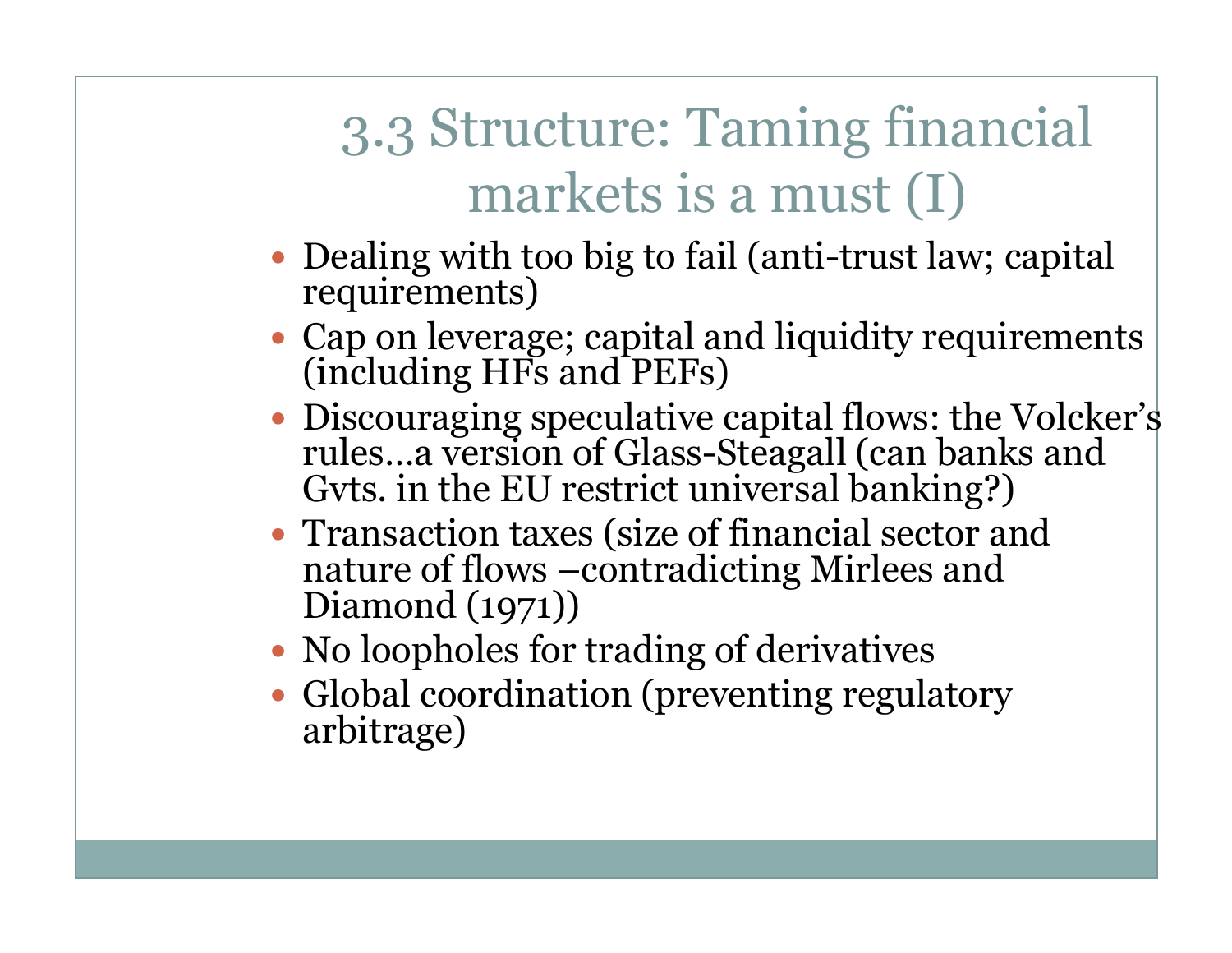# 3.3 Taming financial markets (II)

- A return to the initial logic of Bretton Woods (the financial policy trilemma):
- capital controls
- Limiting volatility in exchange rates and commodity markets (buffer stocks, curbing naked short-selling)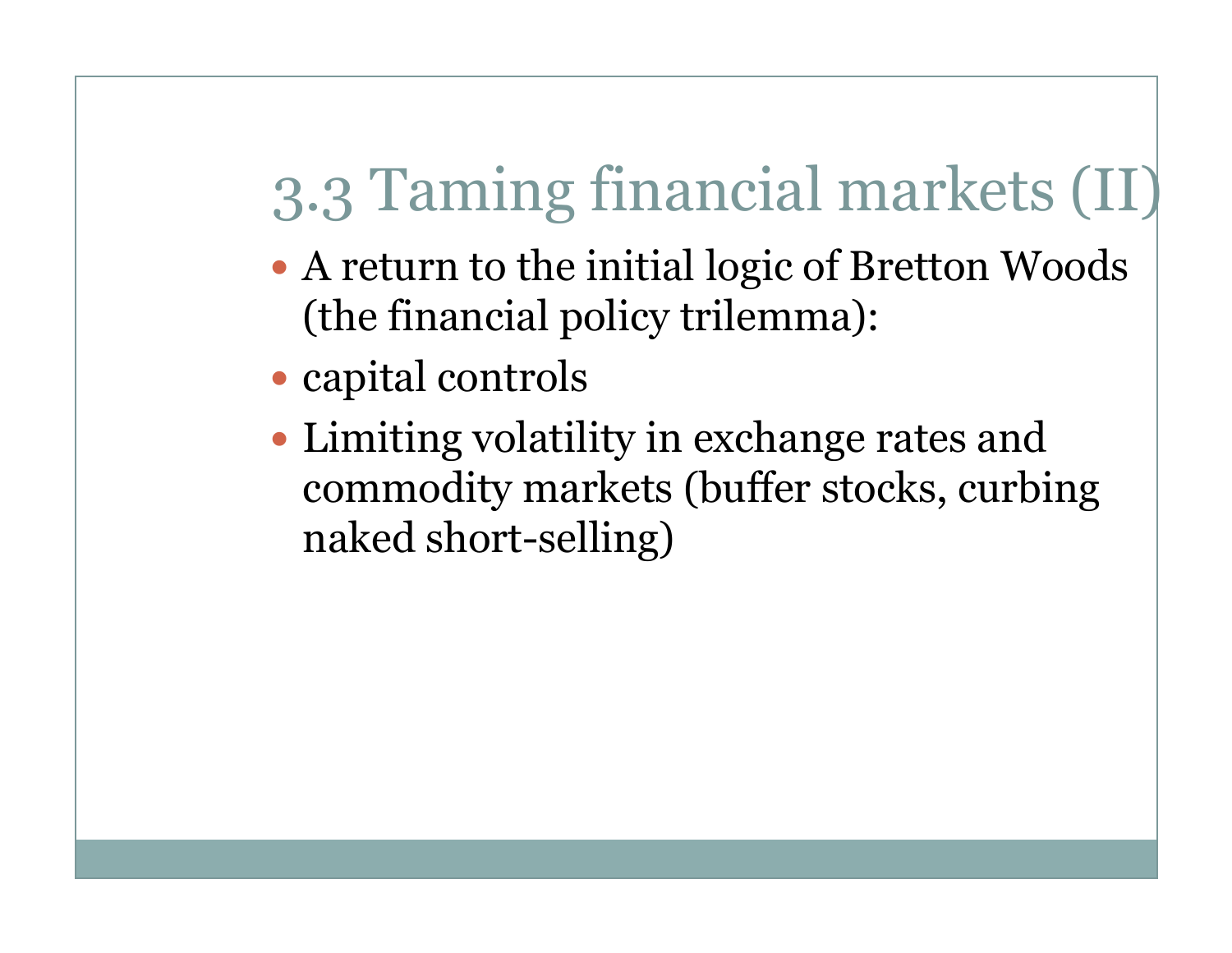#### 4. Issues to ponder on (I)

- Disentangling private from public debt (an acute issue in the EU)
- When deficits compound the debt size burden
- $\bullet$ What are relevant economic indicators?
- New risk models...
- Accounting rules: is "mark to market" appropriate when markets are highly dysfunctional?  $\bullet$
- A deflationary bias in the conduct of monetary policy (pricking bubbles)? But would' <sup>n</sup>' t less instability support long-term growth? $\bullet$
- Implementing Basel III: too fast would stifle recovery; too slow  $\bullet$ would create prerequisites for a a new crisis (Jamie Dimon's statement)
- Debt deflation?
- Does size matter? (big vs. small economy)0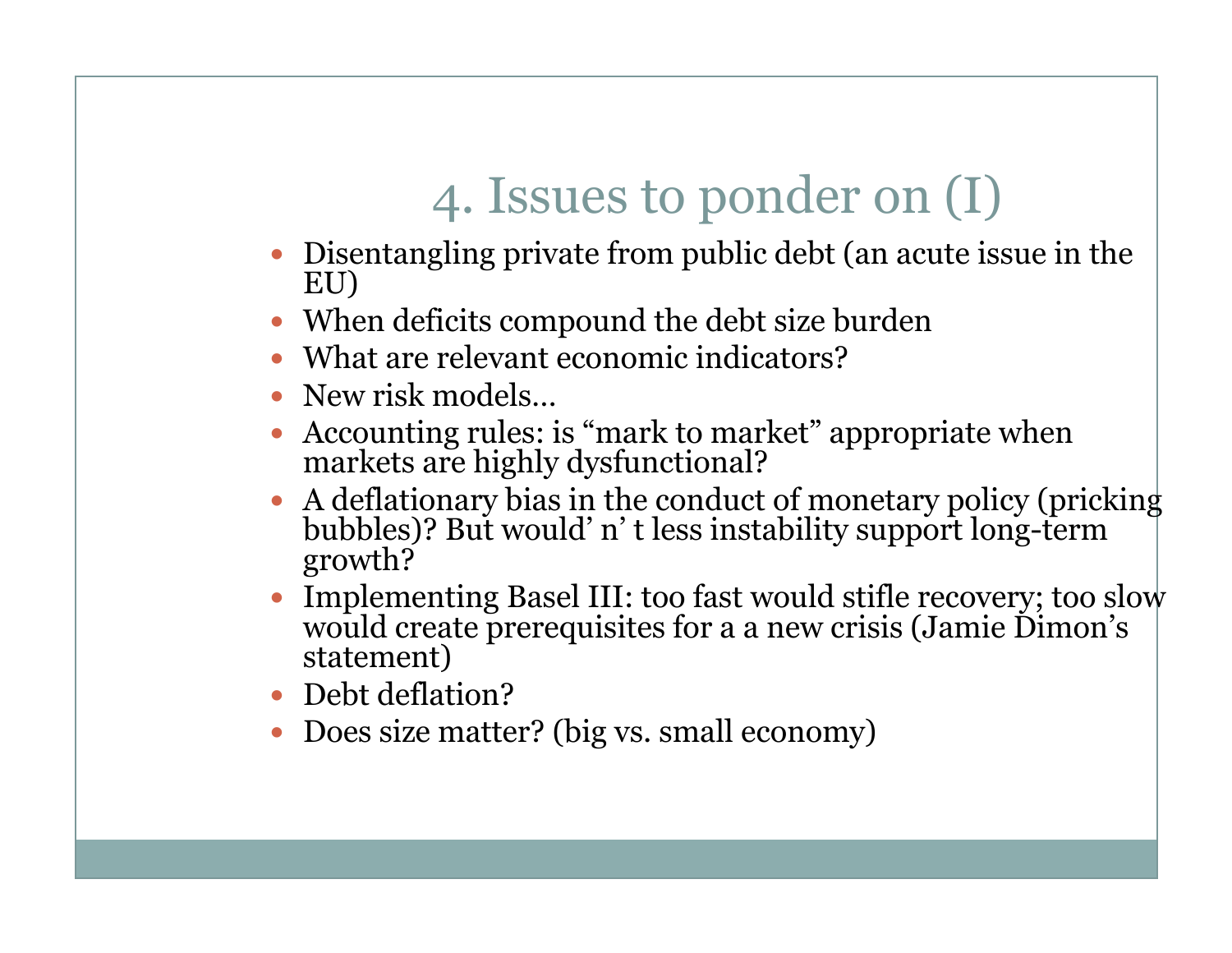#### 4. Issues to ponder on (II)

- Unwinding global imbalances when zero-sum games arefrequent
- EU: burden-sharing arrangements and resolution schemes (the political constraints in the EU)
- The geo-political constraints in G-20: bank competition, etc
- Demographics...
- Technology used for circumventing rules (ex: high-frequency trading)
- Natural disasters
- Social strain and economic (financial) instability
- An increasingly uncertain environment (complexity on the rise) 0
- Resilience (ability to withstand external and internal shocks) is a principal policy aim (Lamfalussy, 2000).
- $\bullet$ Will societies turn more inward-looking? What will implications be for an open global system?